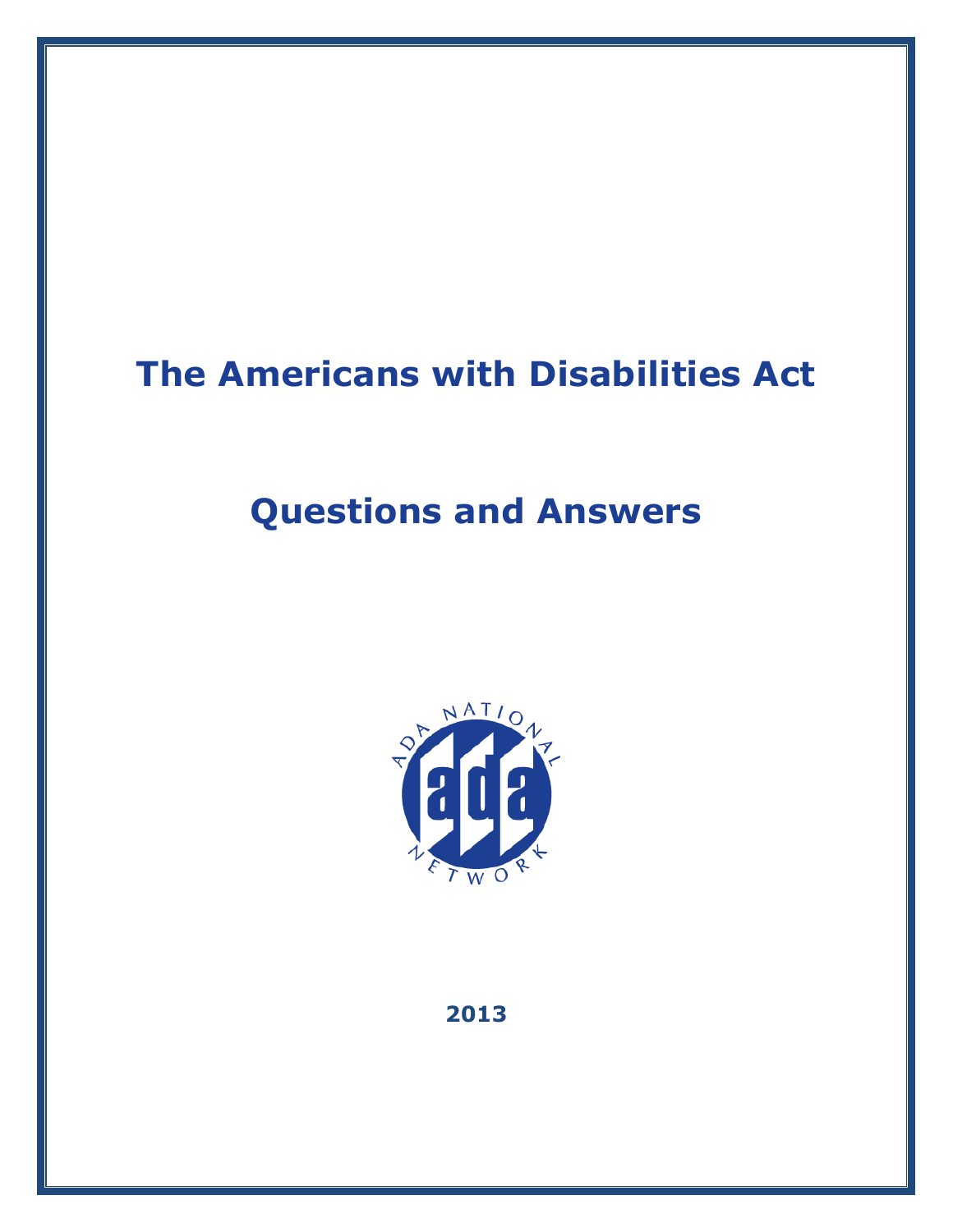

# **The Americans with Disabilities Act Questions and Answers**

The information in this booklet has been adapted from "The Americans with Disabilities Act Questions and Answers" document produced by the U.S. Equal Employment Opportunity Commission and U.S. Department of Justice, Civil Rights Division, October 2008 version.

This publication was produced as a collaborative project by the ADA National Network, which is funded by the U.S. Department of Education, National Institute on Disability and Rehabilitation Research. This document does not reflect the opinions of the U.S. Department of Education and is not a legal determination of your rights and/or responsibilities under the ADA. It is provided as technical assistance and you should consult an attorney for legal matters.

*Copyright © 2013. All rights reserved.* 

## **Call us toll-free 1-800-949-4232 V/TTY Find your regional center at** [www.adata.org](http://www.adata.org/)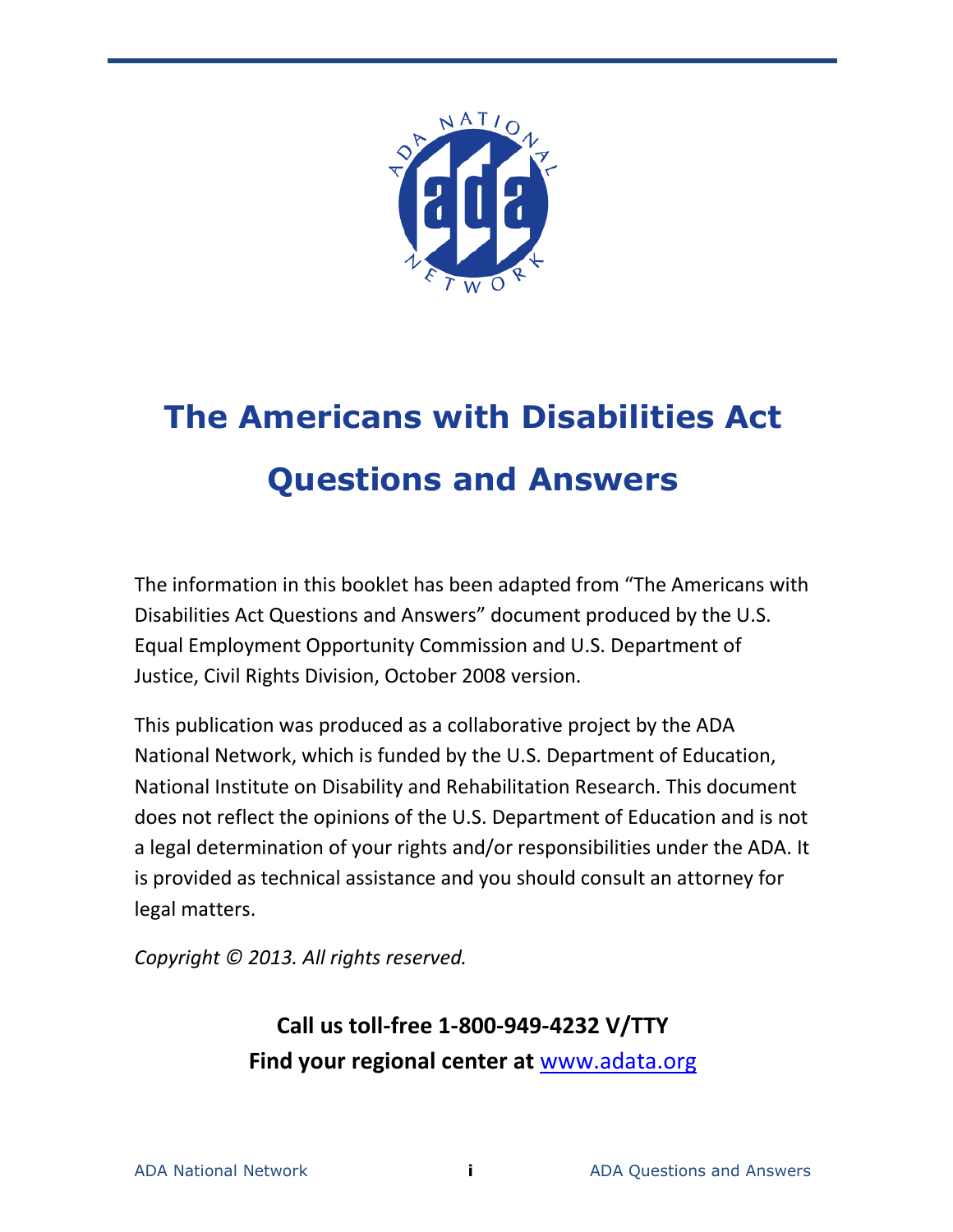## **Introduction**

Barriers to employment, transportation, public accommodations, public services, and telecommunications have imposed staggering economic and social costs on American society and have undermined efforts by people with disabilities to receive an education, become employed, and be contributing members of society. By breaking down these barriers, the Americans with Disabilities Act (ADA) enables society to benefit from the skills and talents of individuals with disabilities, will allow us all to gain from their increased purchasing power and ability to use it, and will lead to fuller, more productive lives for all Americans.

The ADA gives civil rights protections to individuals with disabilities similar to those provided to individuals on the basis of race, color, sex, national origin, age, and religion. It guarantees equal opportunity for individuals with disabilities in public accommodations, employment, transportation, state and local government services, and telecommunications. This booklet is designed to provide answers to some of the most often asked questions about the ADA.

For answers to additional ADA questions, call the ADA National Network at 800-949-4232 (V/TTY). The ADA National Network is the "go to" resource for free information, guidance and training on the ADA and its implementation, tailored to meet the needs of business, government and individuals at local, regional and national levels. The ADA National Network consists of ten regional centers located throughout the United States. To identify the regional center that serves your state, visit the ADA National Network Website at [http://adata.org/Static/ContactUs.html.](http://adata.org/Static/ContactUs.html) The ADA National Network offers numerous resources, many of which are either free or available at a low cost, including:

- ADA technical assistance via toll free phone line and email
- Web-based training and information
- National ADA Symposium
- Regional and state training conferences
- ADA training webinars and podcasts
- ADA and disability related materials and products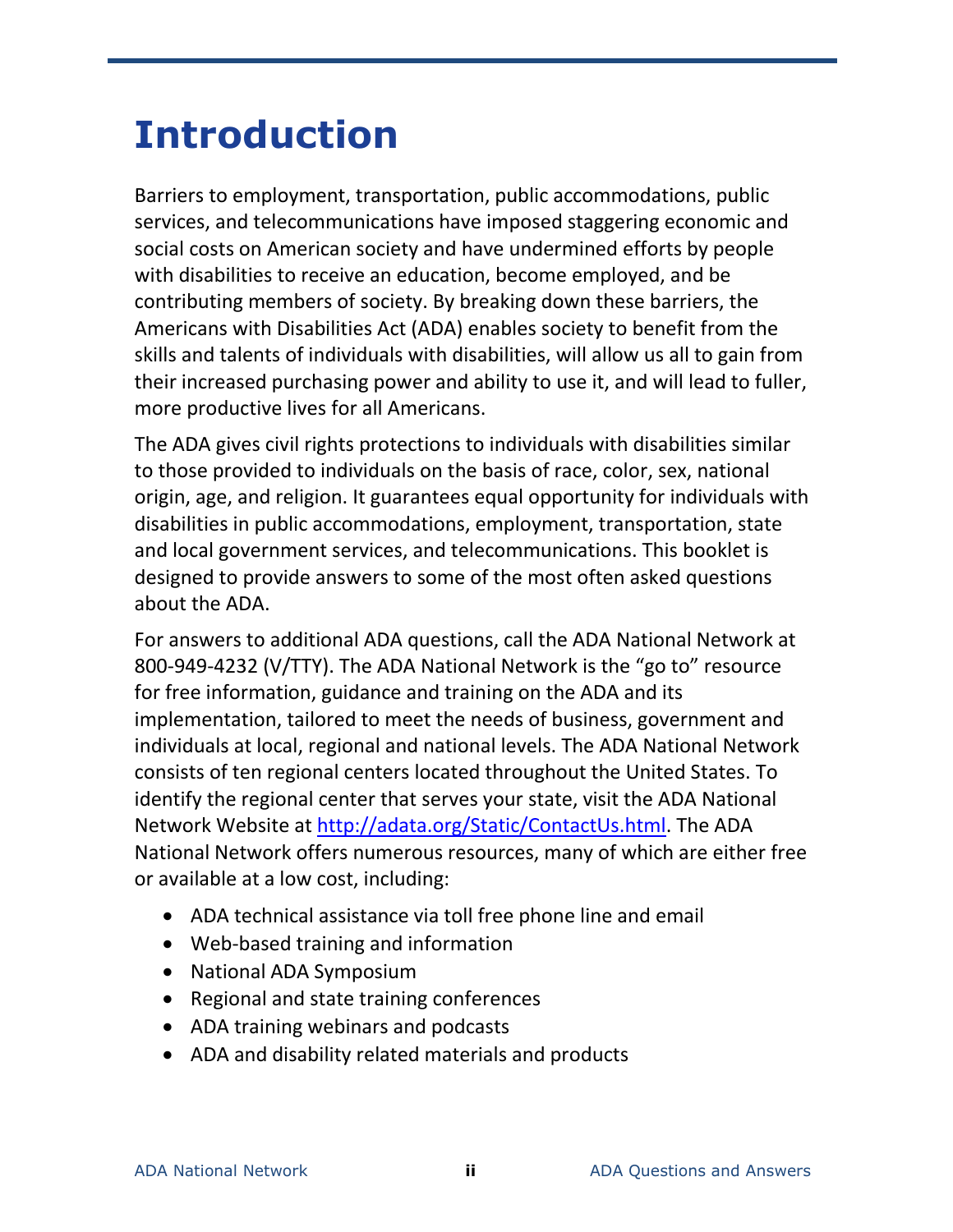## **TABLE OF CONTENTS**

| The Americans with Disabilities Act Amendments Act (ADAAA) of 2008 1 |  |
|----------------------------------------------------------------------|--|
|                                                                      |  |
|                                                                      |  |
|                                                                      |  |
|                                                                      |  |
|                                                                      |  |
|                                                                      |  |
|                                                                      |  |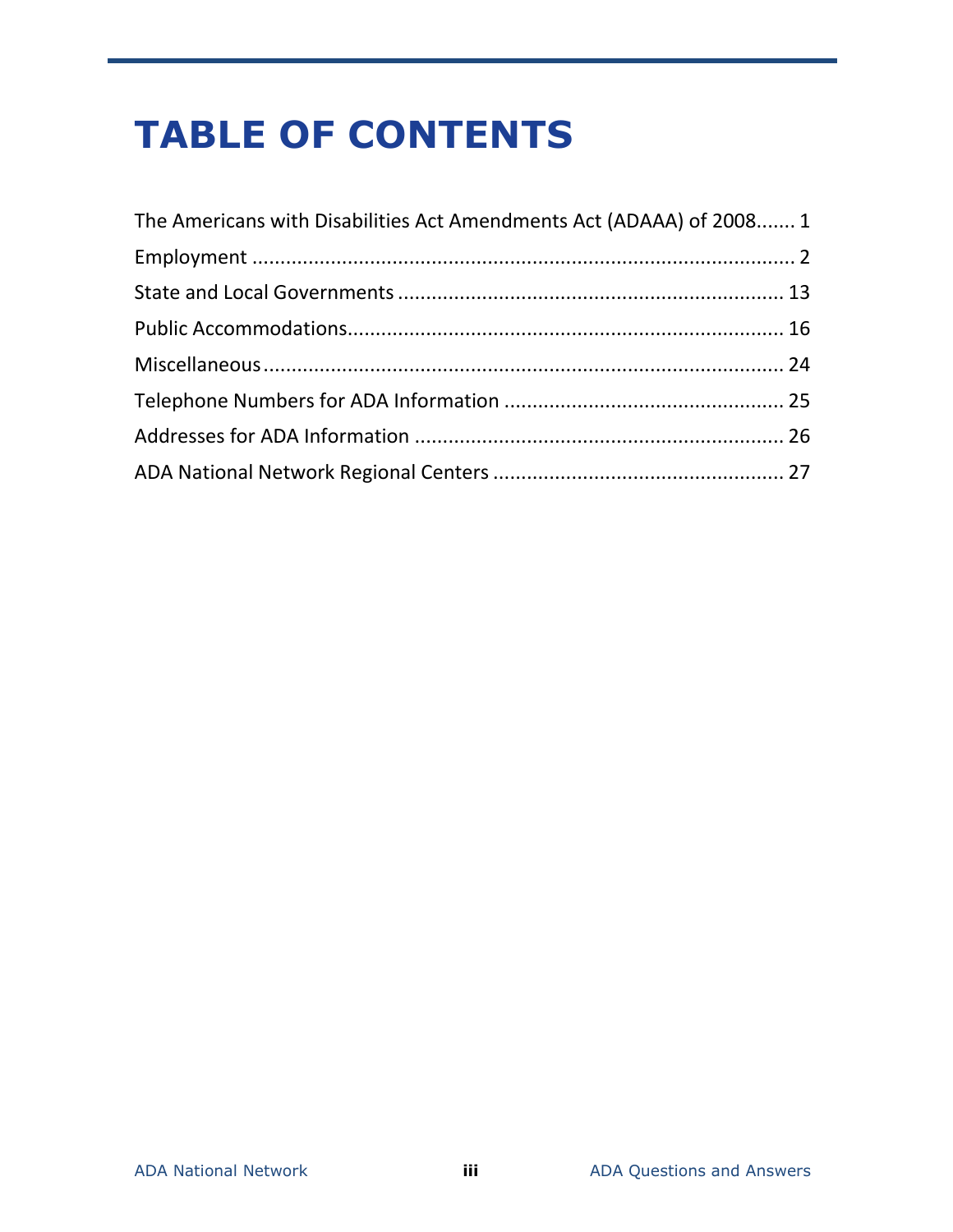## <span id="page-4-0"></span>**The Americans with Disabilities Act Amendments Act (ADAAA) of 2008**

The Americans with Disabilities Act Amendments Act (ADAAA) of 2008 was signed into law on September 25, 2008, and became effective on January 1, 2009. The ADAAA made a number of significant changes to the definition of "disability." The law required the U.S. Equal Employment Opportunity Commission (EEOC) to amend its ADA regulations to reflect the changes made by the ADAAA. The final EEOC regulations were published in the Federal Register on March 25, 2011 and became effective on May 24, 2011. The changes in the definition of disability in the ADAAA apply to all titles of the ADA, including title I (employment practices of private employers with 15 or more employees, state and local governments, employment agencies, labor unions, agents of the employer and joint management labor committees); title II (programs and activities of state and local government entities); and title III (private entities that are considered places of public accommodation).

The EEOC's final regulations however apply to title I of the ADA only; they do not apply to titles II and III of the ADA. Other federal agencies, such as the U.S. Department of Justice, the U.S. Department of Transportation and the U.S. Department of Labor, will need to amend their regulations to reflect the changes in the definition of disability required by the ADAAA.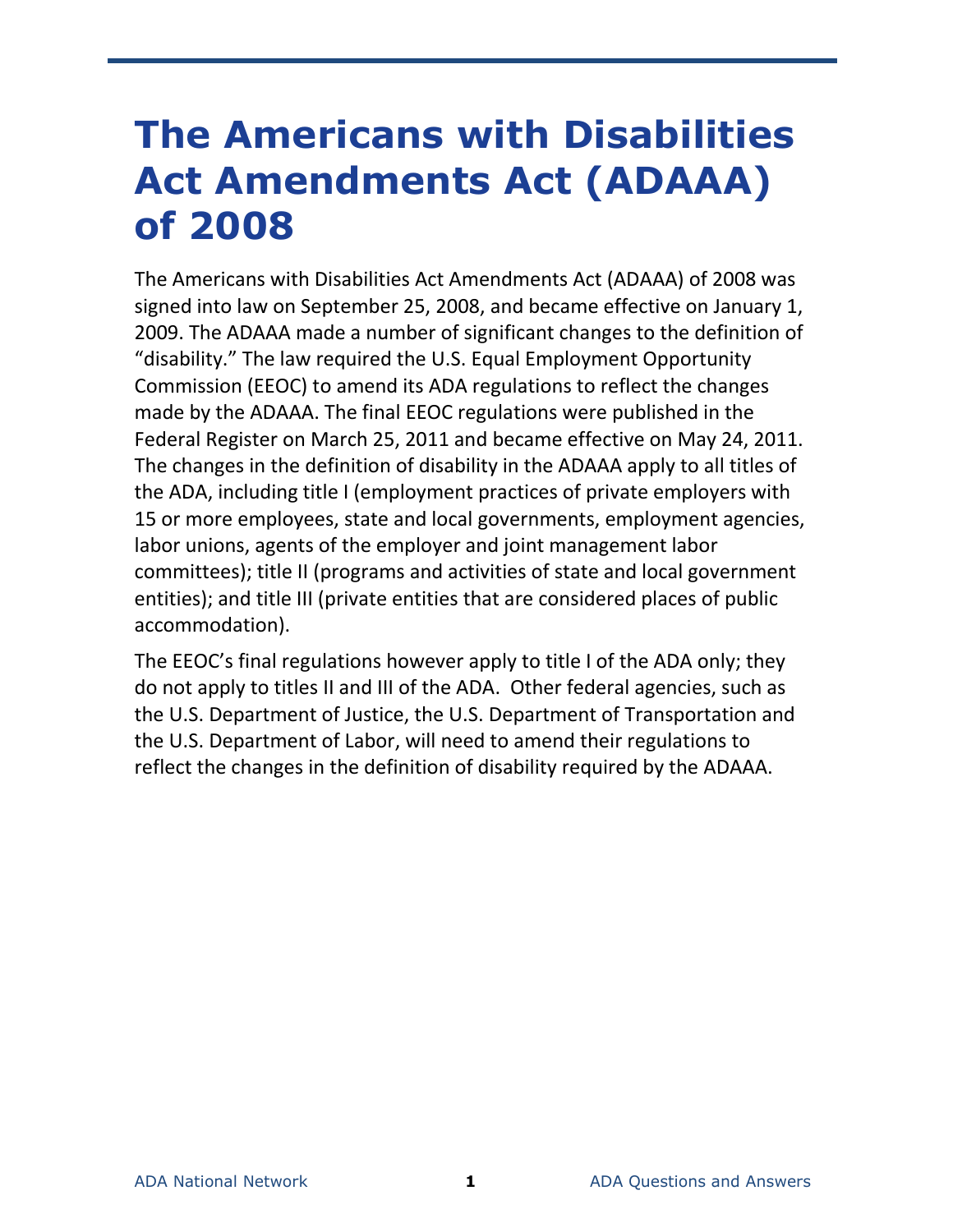## <span id="page-5-0"></span>**Employment**

## **Q. Which employers are covered by title I of the ADA?**

A. The title I employment provisions apply to private employers with 15 or more employees, state and local governments, employment agencies, labor unions, agents of the employer and joint management labor committees.

## **Q. What practices and activities are covered by the employment nondiscrimination requirements?**

A. The ADA prohibits discrimination in all employment practices, including job application procedures, hiring, firing, advancement, compensation, training, and other terms, conditions, and privileges of employment. It applies to recruitment, advertising, tenure, layoff, leave, fringe benefits, and all other employment-related activities.

## **Q. Who is protected from employment discrimination?**

A. Employment discrimination is prohibited against individuals with disabilities. This includes applicants for employment and employees. An individual is considered to have a "disability" if s/he has a physical or mental impairment that substantially limits a major life activity, has a record of such an impairment, or is regarded as having such an impairment. Persons discriminated against because they have a known association or relationship with an individual with a disability also are protected.

The first part of the definition makes clear that the ADA applies to persons who have impairments and that these must substantially limit major life activities. There are two non-exhaustive lists of examples of major life activities: caring for oneself, performing manual tasks, seeing, hearing, eating, sleeping, walking, standing, sitting, reaching, lifting, bending, speaking, breathing, learning, reading, concentrating, thinking, communicating, interacting with others, and working.

Major life activities also include the operation of major bodily functions, including functions of the immune system, special sense organs and skin, normal cell growth, digestive, genitourinary, bowel, bladder, neurological, brain, respiratory, circulatory, cardiovascular, endocrine, hemic, lymphatic, musculoskeletal, and reproductive functions.

Examples of specific impairments that should easily be concluded to be disabilities include: deafness, blindness, intellectual disability, partially or completely missing limbs, mobility impairments, autism, cancer, cerebral palsy, diabetes, epilepsy, HIV infection, multiple sclerosis, muscular dystrophy, major depressive disorder, bipolar disorder, posttraumatic stress disorder, obsessive-compulsive disorder, and schizophrenia.

The second part of the definition protecting individuals with a record of a disability would cover, for example, a person who has recovered from cancer or mental illness.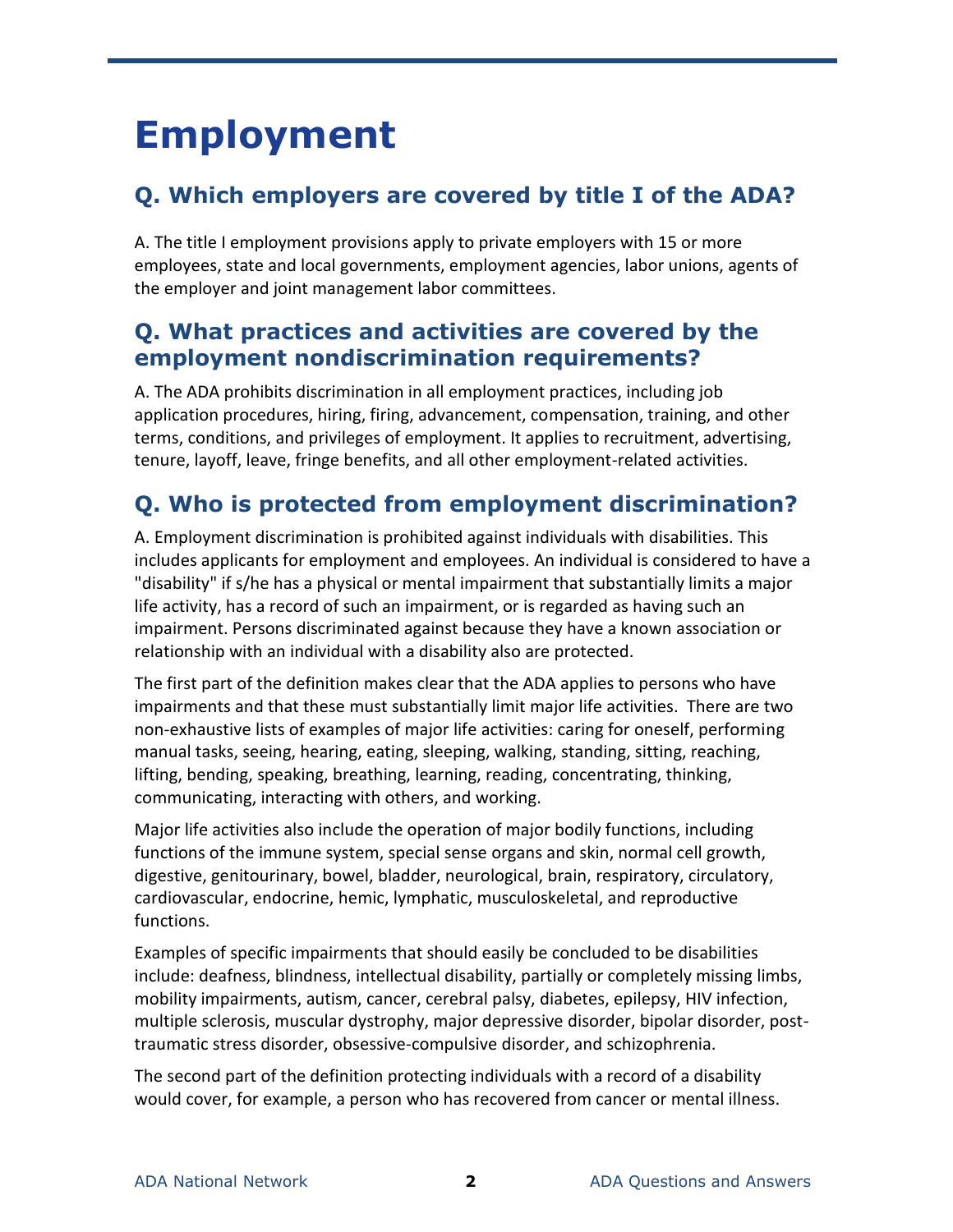Under the third part of the definition, a covered entity has regarded an individual as having a disability if it takes an action prohibited by the ADA (e.g., failure to hire, termination, or demotion) based on an individual's impairment or on an impairment the covered entity believes the individual has, unless the impairment is transitory (lasting or expected to last for six months or less) and minor.

### **Q. Does the ADA require that an applicant or employee with a disability be qualified for the position?**

A. Yes. The ADA defines qualified to mean a person who meets legitimate skill, experience, education, or other requirements of an employment position that s/he holds or seeks, and who can perform the essential functions of the position with or without reasonable accommodation. Requiring the ability to perform "essential" functions assures that an individual with a disability will not be considered unqualified simply because of inability to perform marginal or incidental job functions. If the individual is qualified to perform essential job functions except for limitations caused by a disability, the employer must consider whether the individual could perform these functions with a reasonable accommodation. If a written job description has been prepared in advance of advertising or interviewing applicants for a job, this will be considered as evidence, although not conclusive evidence, of the essential functions of the job.

#### **Q. Does an employer have to give preference to an applicant with a disability over other applicants?**

A. No. An employer is free to select the most qualified applicant available and to make decisions based on reasons unrelated to a disability. For example, suppose two persons apply for a job as a typist and an essential function of the job is to type 75 words per minute accurately. One applicant, an individual with a disability, who is provided with a reasonable accommodation for a typing test, types 50 words per minute; the other applicant who has no disability accurately types 75 words per minute. The employer can hire the applicant with the higher typing speed, if typing speed is needed for successful performance of the job.

### **Q. What limitations does the ADA impose on medical examinations and inquiries about disability?**

A. An employer may not ask or require a job applicant to take a medical examination before making a job offer. It cannot make any pre-offer inquiry about a disability or the nature or severity of a disability. An employer may, however, ask questions about the ability to perform specific job functions and may, with certain limitations, ask an individual with a disability to describe or demonstrate how s/he would perform these functions.

An employer may condition a job offer on the satisfactory result of a post-offer medical examination or medical inquiry if this is required of all entering employees in the same job category. A post-offer examination or inquiry does not have to be job-related and consistent with business necessity.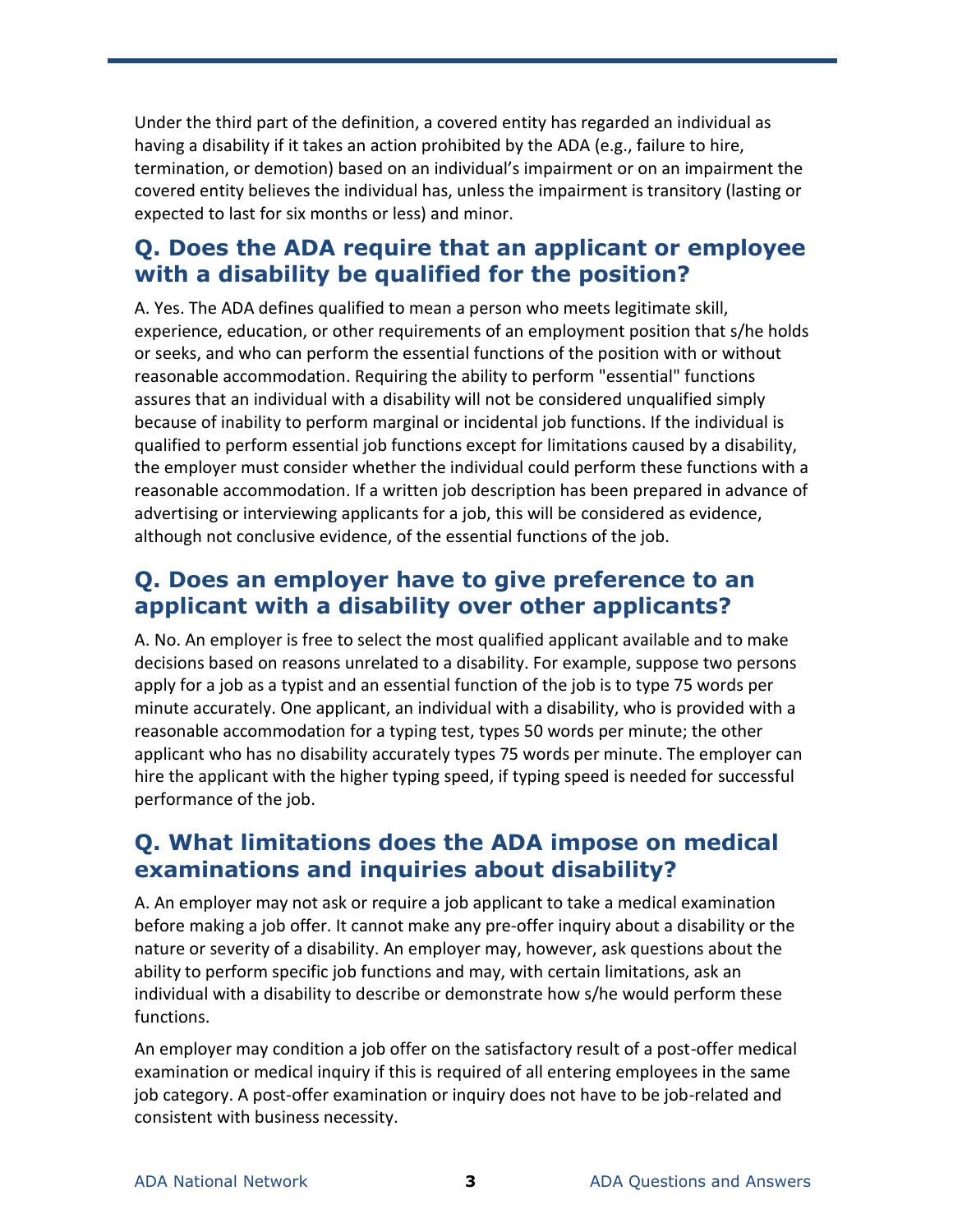However, if an individual is not hired because a post-offer medical examination or inquiry reveals a disability, the reason(s) for not hiring must be job-related and consistent with business necessity. The employer also must show that no reasonable accommodation was available that would enable the individual to perform the essential job functions, or that accommodation would impose an undue hardship. A post-offer medical examination may disqualify an individual if the employer can demonstrate that the individual would pose a "direct threat" in the workplace (i.e., a significant risk of substantial harm to the health or safety of the individual or others) that cannot be eliminated or reduced below the "direct threat" level through reasonable accommodation. Such a disqualification is job-related and consistent with business necessity. A post-offer medical examination may not disqualify an individual with a disability who is currently able to perform essential job functions because of speculation that the disability may cause a risk of future injury.

After a person starts work, a medical examination or inquiry of an employee must be job-related and consistent with business necessity. Employers may conduct employee medical examinations where there is evidence of a job performance or safety problem that they reasonably believe is caused by a medical condition, examinations required by other federal laws, return-to-work examinations when they reasonably believe that an employee will be unable to do his job or may pose a direct threat because of a medical condition, and voluntary examinations that are part of employee health programs.

Information from all medical examinations and inquiries must be kept apart from general personnel files as a separate, confidential medical record, available only under limited conditions.

Tests for illegal use of drugs are not medical examinations under the ADA and are not subject to the restrictions of such examinations.

## **Q. When can an employer ask an applicant to "selfidentify" as having a disability?**

A. A pre-employment inquiry about a disability is allowed if required by another federal law or regulation such as those applicable to veterans with disabilities and veterans of the Vietnam era. Pre-employment inquiries about disabilities may be necessary under such laws to identify applicants or clients with disabilities in order to provide them with required special services. An employer also may ask an applicant to self-identify as an individual with a disability when the employer is voluntarily using this information to benefit individuals with a disability.

Federal contractors and subcontractors who are covered by the affirmative action requirements of section 503 of the Rehabilitation Act of 1973 may invite individuals with disabilities to identify themselves on a job application form or by other pre-employment inquiry, to satisfy the section 503 affirmative action requirements. Employers who request such information must observe section 503 requirements regarding the manner in which such information is requested and used, and the procedures for maintaining such information as a separate, confidential record, apart from regular personnel records.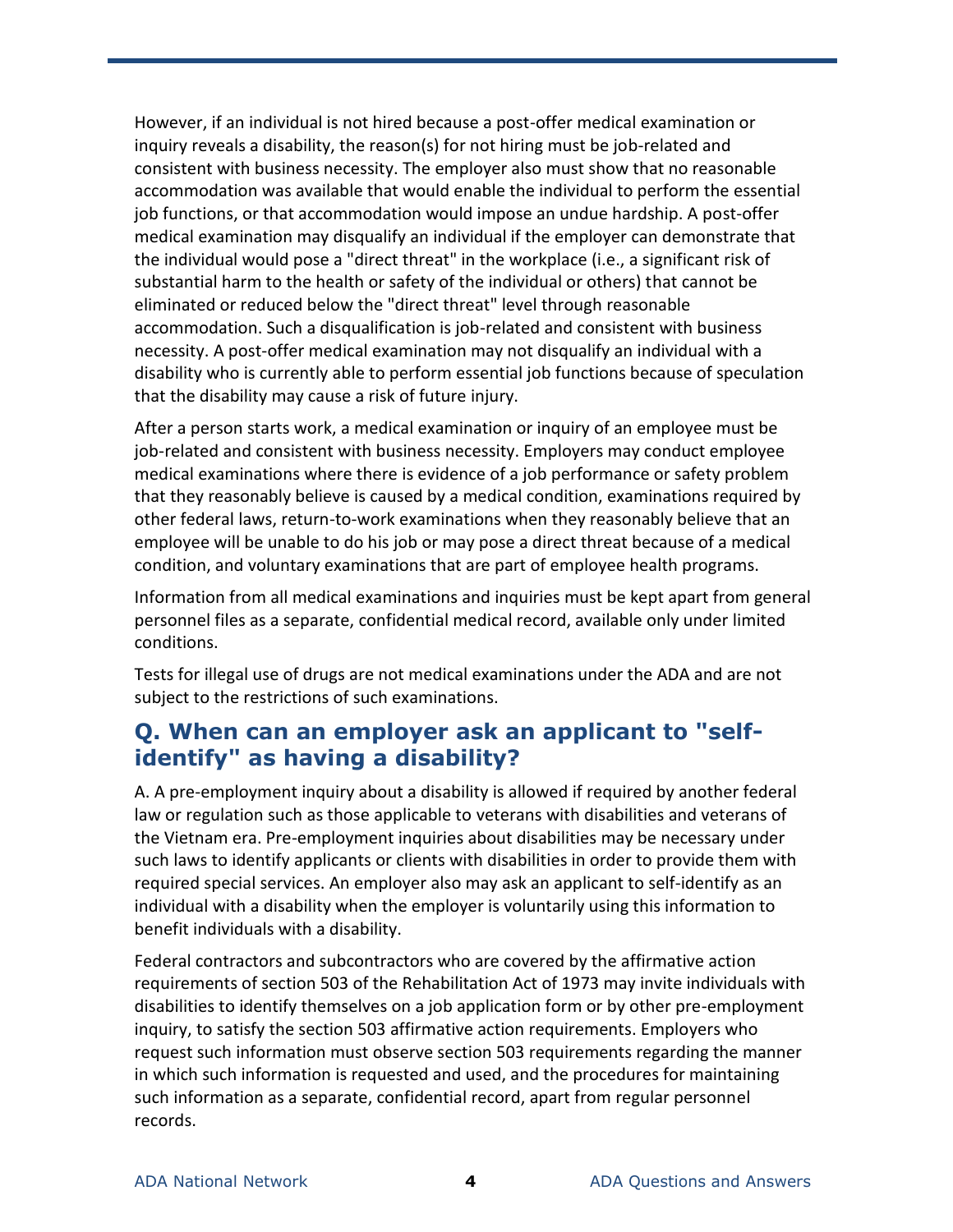## **Q. Does the ADA require employers to develop written job descriptions?**

A. No. The ADA does not require employers to develop or maintain job descriptions. However, a written job description that is prepared before advertising or interviewing applicants for a job will be considered as evidence along with other relevant factors. If an employer uses job descriptions, they should be reviewed to make sure they accurately reflect the actual functions of a job. A job description will be most helpful if it focuses on the results or outcome of a job function, not solely on the way it customarily is performed. A reasonable accommodation may enable a person with a disability to accomplish a job function in a manner that is different from the way an employee who does not have a disability may accomplish the same function.

## **Q. What is "reasonable accommodation?"**

A. Reasonable accommodation is any modification or adjustment to a job or the work environment that will enable an applicant or employee with a disability to participate in the application process or to perform essential job functions. Reasonable accommodation also includes adjustments to assure that an individual with a disability has rights and privileges in employment equal to those of employees without disabilities.

## **Q. What are some of the accommodations applicants and employees may need?**

A. Examples of reasonable accommodation include making existing facilities used by employees readily accessible to and usable by an individual with a disability; restructuring a job; modifying work schedules; acquiring or modifying equipment; providing qualified readers or interpreters; or appropriately modifying examinations, training, or other programs. Reasonable accommodation also may include reassigning a current employee to a vacant position for which the individual is qualified, if the person is unable to do the original job because of a disability even with an accommodation. However, there is no obligation to find a position for an applicant who is not qualified for the position sought. Employers are not required to lower quality or production standards as an accommodation; nor are they obligated to provide personal use items such as wheelchairs, glasses or hearing aids.

The decision as to the appropriate accommodation must be based on the particular facts of each case. In selecting the particular type of reasonable accommodation to provide, the principal test is that of effectiveness, i.e., whether the accommodation will provide an opportunity for a person with a disability to achieve the same level of performance and to enjoy benefits equal to those of an average, similarly situated person without a disability. However, the accommodation does not have to ensure equal results or provide exactly the same benefits.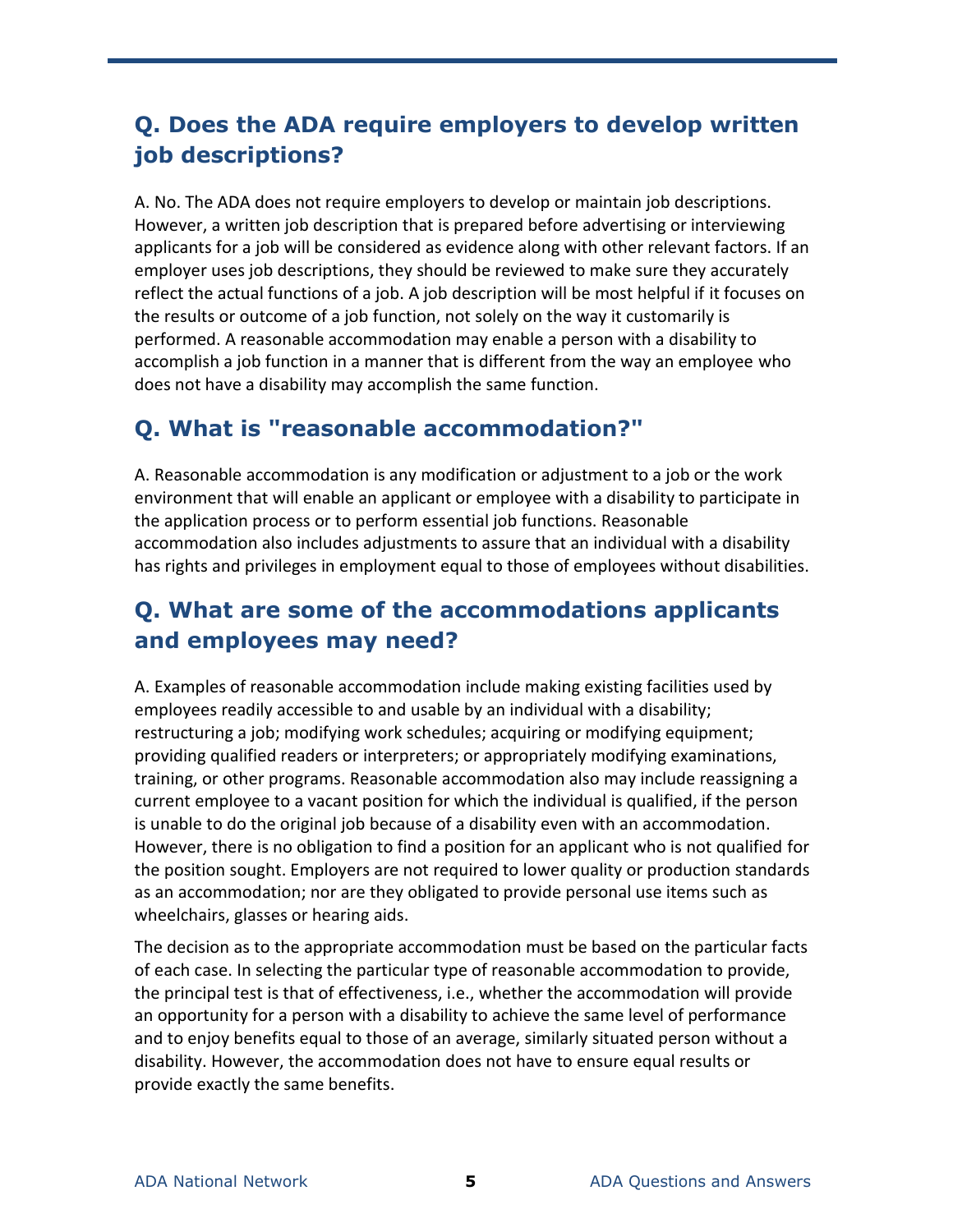#### **Q. When is an employer required to make a reasonable accommodation?**

A. An employer is only required to accommodate a "known" disability of a qualified applicant or employee. The requirement generally will be triggered by a request from an individual with a disability, who frequently will be able to suggest an appropriate accommodation. Accommodations must be made on an individual basis, because the nature and extent of a disabling condition and the requirements of a job will vary in each case. If the individual does not request an accommodation, the employer is not obligated to provide one except where an individual's known disability impairs his/her ability to know of, or effectively communicate a need for, an accommodation that is obvious to the employer. If a person with a disability requests, but cannot suggest, an appropriate accommodation, the employer and the individual should work together to identify one. There are also many public and private resources that can provide assistance without cost.

## **Q. What are the limitations on the obligation to make a reasonable accommodation?**

A. The individual with a disability requiring the accommodation must be otherwise qualified, and the disability must be known to the employer. In addition, an employer is not required to make an accommodation if it would impose an "undue hardship" on the operation of the employer's business. "Undue hardship" is defined as an "action requiring significant difficulty or expense" when considered in light of a number of factors. These factors include the nature and cost of the accommodation in relation to the size, resources, nature, and structure of the employer's operation. Undue hardship is determined on a case-by-case basis. Where the facility making the accommodation is part of a larger entity, the structure and overall resources of the larger organization would be considered, as well as the financial and administrative relationship of the facility to the larger organization. In general, a larger employer with greater resources would be expected to make accommodations requiring greater effort or expense than would be required of a smaller employer with fewer resources.

If a particular accommodation would be an undue hardship, the employer must try to identify another accommodation that will not pose such a hardship. Also, if the cost of an accommodation would impose an undue hardship on the employer, the individual with a disability should be given the option of paying that portion of the cost which would constitute an undue hardship or providing the accommodation.

## **Q. Must an employer modify existing facilities to make them accessible?**

A. The employer's obligation under title I is to provide access for an *individual* applicant to participate in the job application process, and for an *individual* employee with a disability to perform the essential functions of his/her job, including access to a building,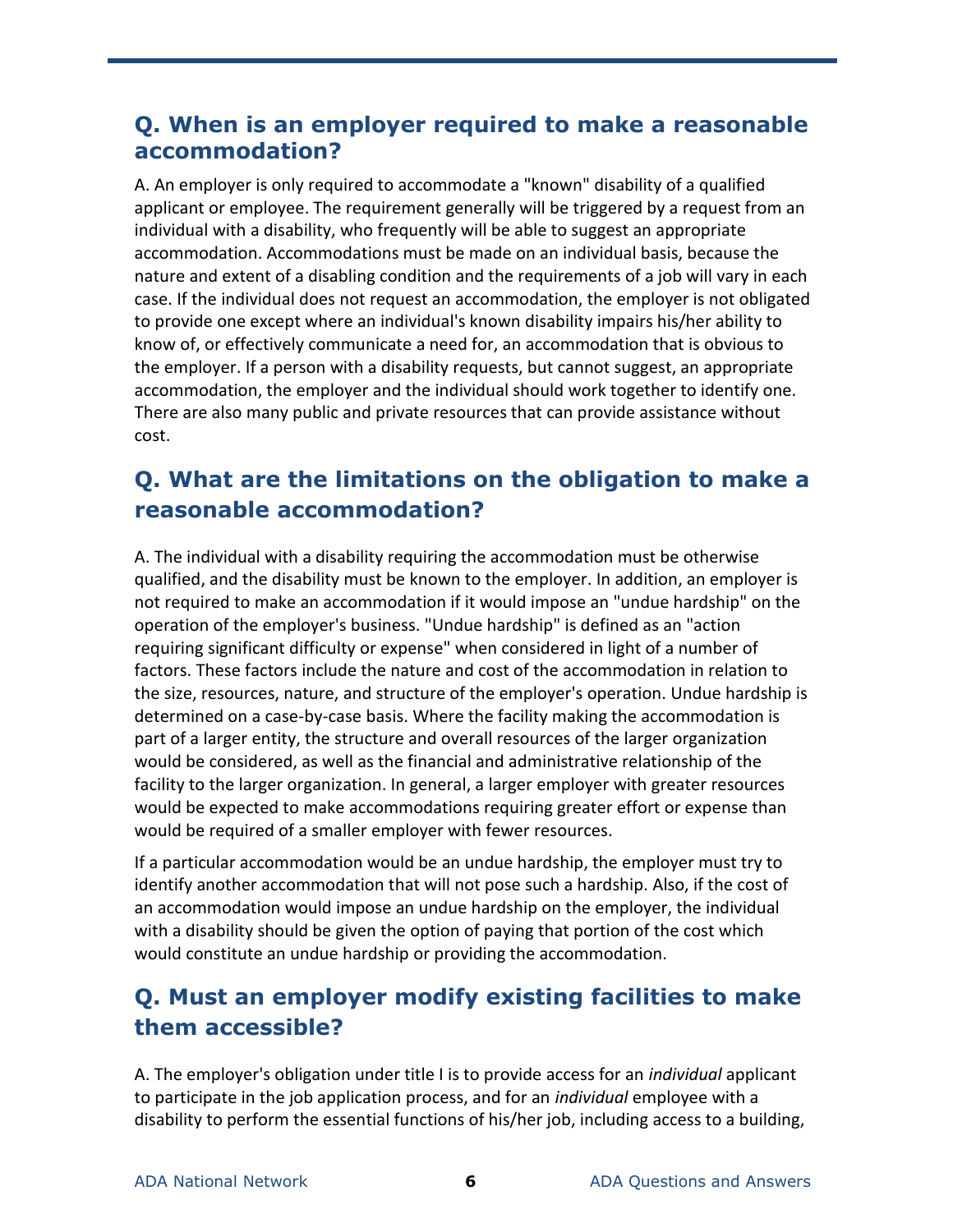to the work site, to needed equipment, and to all facilities used by employees. For example, if an employee lounge is located in a place inaccessible to an employee using a wheelchair, the lounge might be modified or relocated, or comparable facilities might be provided in a location that would enable the individual to take a break with co-workers. The employer must provide such access unless it would cause an undue hardship.

Under title I, an employer is not required to make its existing facilities accessible until a particular applicant or employee with a particular disability needs an accommodation, and then the modifications should meet that individual's specific medical needs. However, employers should consider initiating changes that will provide general accessibility, particularly for job applicants, since it is likely that people with disabilities will be applying for jobs. The employer does not have to make changes to provide access in places or facilities that will not be used by that individual for employment-related activities or benefits.

### **Q. Can an employer be required to reallocate an essential function of a job to another employee as a reasonable accommodation?**

A. No. An employer is not required to reallocate essential functions of a job as a reasonable accommodation.

### **Q. Can an employer be required to modify, adjust, or make other reasonable accommodations in the way a test is given to an applicant or employee with a disability?**

A. Yes. Accommodations may be needed to assure that tests or examinations measure the actual ability of an individual to perform job functions rather than reflect limitations caused by the disability. Tests should be given to people who have sensory, speaking, or manual impairments in a format that does not require the use of the impaired skill, unless it is a job-related skill that the test is designed to measure.

## **Q. Can an employer maintain existing production/performance standards for an employee with a disability?**

A. An employer can hold employees with disabilities to the same standards of production/performance as other similarly situated employees without disabilities for performing essential job functions, with or without reasonable accommodation. An employer also can hold employees with disabilities to the same standards of production/performance as other employees regarding marginal functions unless the disability affects the person's ability to perform those marginal functions. If the ability to perform marginal functions is affected by the disability, the employer must provide some type of reasonable accommodation such as job restructuring but may not exclude an individual with a disability who is satisfactorily performing a job's essential functions.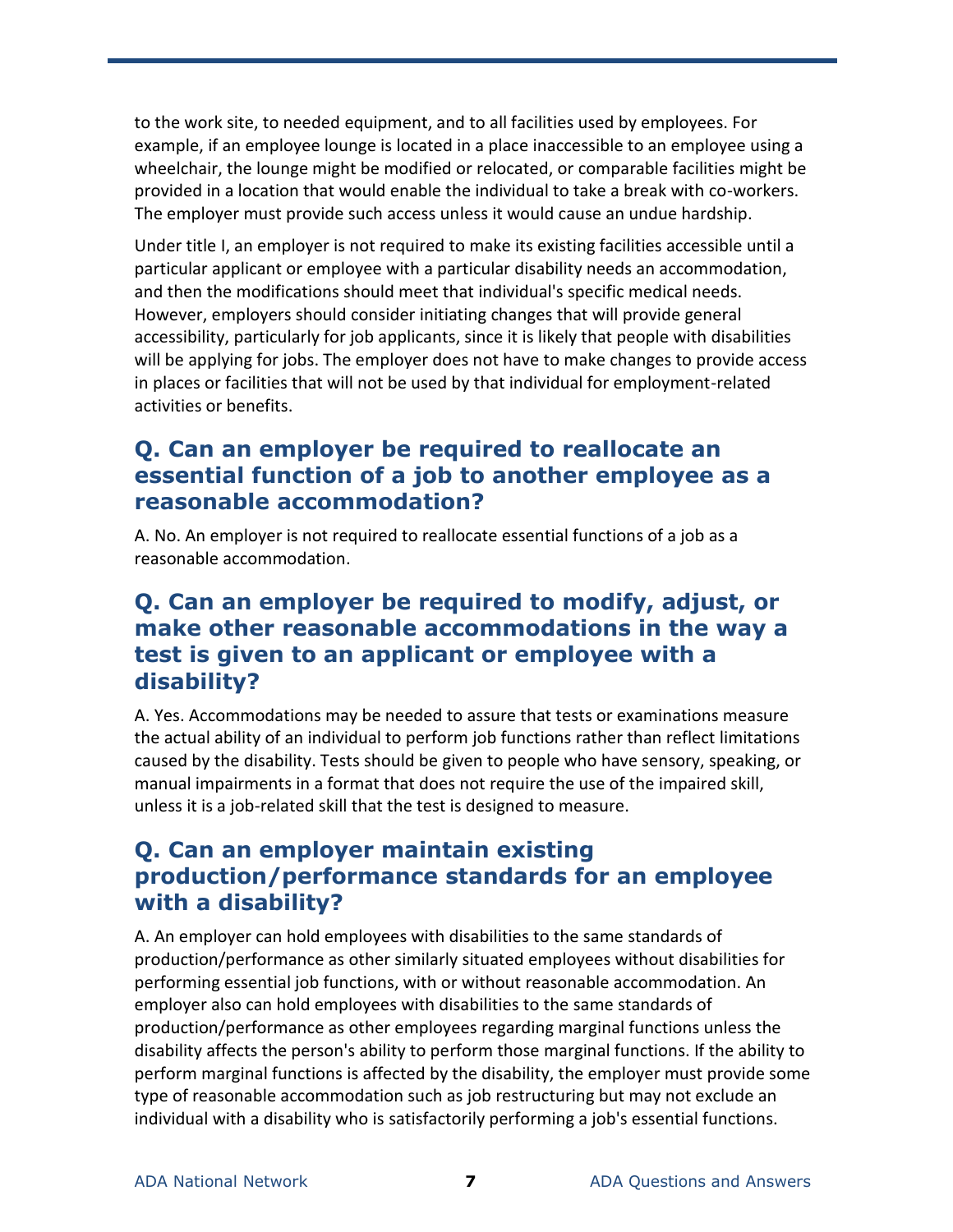## **Q. Can an employer establish specific attendance and leave policies?**

A. An employer can establish attendance and leave policies that are uniformly applied to all employees, regardless of disability, but may not refuse leave needed by an employee with a disability if other employees get such leave. An employer also may be required to make adjustments in leave policy as a reasonable accommodation. The employer is not obligated to provide additional paid leave, but accommodations may include leave flexibility and unpaid leave.

A uniformly applied leave policy does not violate the ADA because it has a more severe effect on an individual because of his/her disability. However, if an individual with a disability requests a modification of such a policy as a reasonable accommodation, an employer may be required to provide it, unless it would impose an undue hardship.

## **Q. Can an employer consider health and safety when deciding whether to hire an applicant or retain an employee with a disability?**

A. Yes. The ADA permits employers to establish qualification standards that will exclude individuals who pose a direct threat -- i.e., a significant risk of substantial harm -- to the health or safety of the individual or of others, if that risk cannot be eliminated or reduced below the level of a "direct threat" by reasonable accommodation. However, an employer may not simply assume that a threat exists; the employer must establish through objective, medically supportable methods that there is significant risk that substantial harm could occur in the workplace. By requiring employers to make individualized judgments based on reliable medical or other objective evidence rather than on generalizations, ignorance, fear, patronizing attitudes, or stereotypes, the ADA recognizes the need to balance the interests of people with disabilities against the legitimate interests of employers in maintaining a safe workplace.

### **Q. Are applicants or employees who are currently illegally using drugs covered by the ADA?**

A. No. Individuals who currently engage in the illegal use of drugs are specifically excluded from the definition of an individual with a disability protected by the ADA when the employer takes action on the basis of their drug use.

## **Q. Is testing for the illegal use of drugs permissible under the ADA?**

A. Yes. A test for the illegal use of drugs is not considered a medical examination under the ADA; therefore, employers may conduct such testing of applicants or employees and make employment decisions based on the results. The ADA does not encourage, prohibit, or authorize drug tests.

If the results of a drug test reveal the presence of a lawfully prescribed drug or other medical information, such information must be treated as a confidential medical record.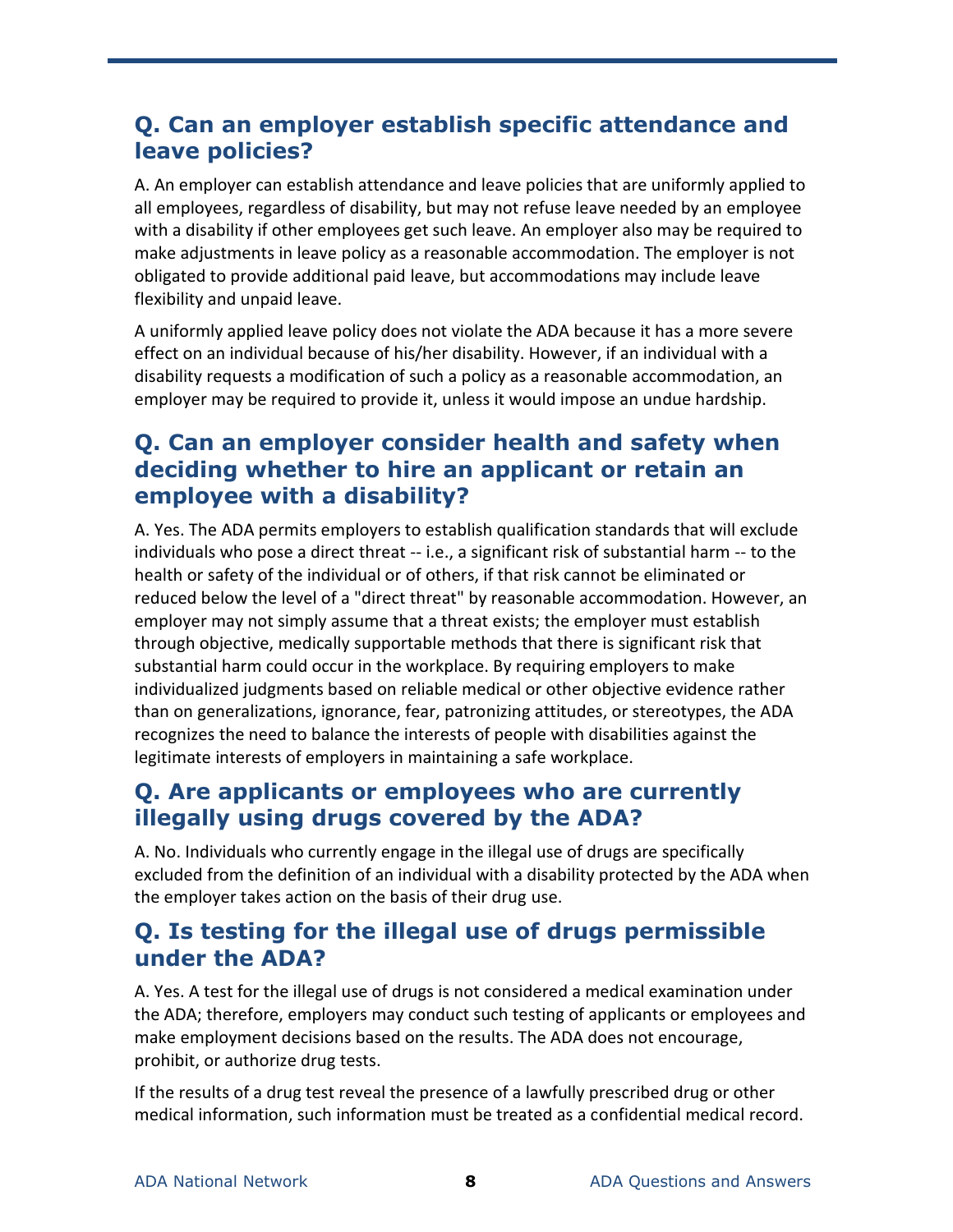## **Q. Are alcoholics covered by the ADA?**

A. Yes. While a current illegal user of drugs is not protected by the ADA if an employer acts on the basis of such use, a person who currently uses alcohol is not automatically denied protection. An alcoholic is a person with a disability and is protected by the ADA if s/he is qualified to perform the essential functions of the job. An employer may be required to provide an accommodation to an alcoholic. However, an employer can discipline, discharge or deny employment to an alcoholic whose use of alcohol adversely affects job performance or conduct. An employer also may prohibit the use of alcohol in the workplace and can require that employees not be under the influence of alcohol.

## **Q. Does the ADA override federal and state health and safety laws?**

A. The ADA does not override health and safety requirements established under other federal laws even if a standard adversely affects the employment of an individual with a disability. If a standard is required by another federal law, an employer must comply with it and does not have to show that the standard is job related and consistent with business necessity. For example, employers must conform to health and safety requirements of the U.S. Occupational Safety and Health Administration. However, an employer still has the obligation under the ADA to consider whether there is a reasonable accommodation, consistent with the standards of other federal laws, which will prevent exclusion of individuals with disabilities who can perform jobs without violating the standards of those laws. If an employer can comply with both the ADA and another federal law, then the employer must do so.

The ADA does not override state or local laws designed to protect public health and safety, except where such laws conflict with the ADA requirements. If there is a state or local law that would exclude an individual with a disability from a particular job or profession because of a health or safety risk, the employer still must assess whether a particular individual would pose a "direct threat" to health or safety under the ADA standard. If such a "direct threat" exists, the employer must consider whether it could be eliminated or reduced below the level of a "direct threat" by reasonable accommodation. An employer cannot rely on a state or local law that conflicts with ADA requirements as a defense to a charge of discrimination.

## **Q. How does the ADA affect workers' compensation programs?**

A. Only injured workers who meet the ADA's definition of an "individual with a disability" will be considered disabled under the ADA, regardless of whether they satisfy criteria for receiving benefits under workers' compensation or other disability laws. A worker also must be "qualified" (with or without reasonable accommodation) to be protected by the ADA. Although not all work-related injuries cause physical or mental impairments that "substantially limit" a major life activity, many on-the-job injuries may now constitute disabilities under the ADAAA's broadened definition of "disability."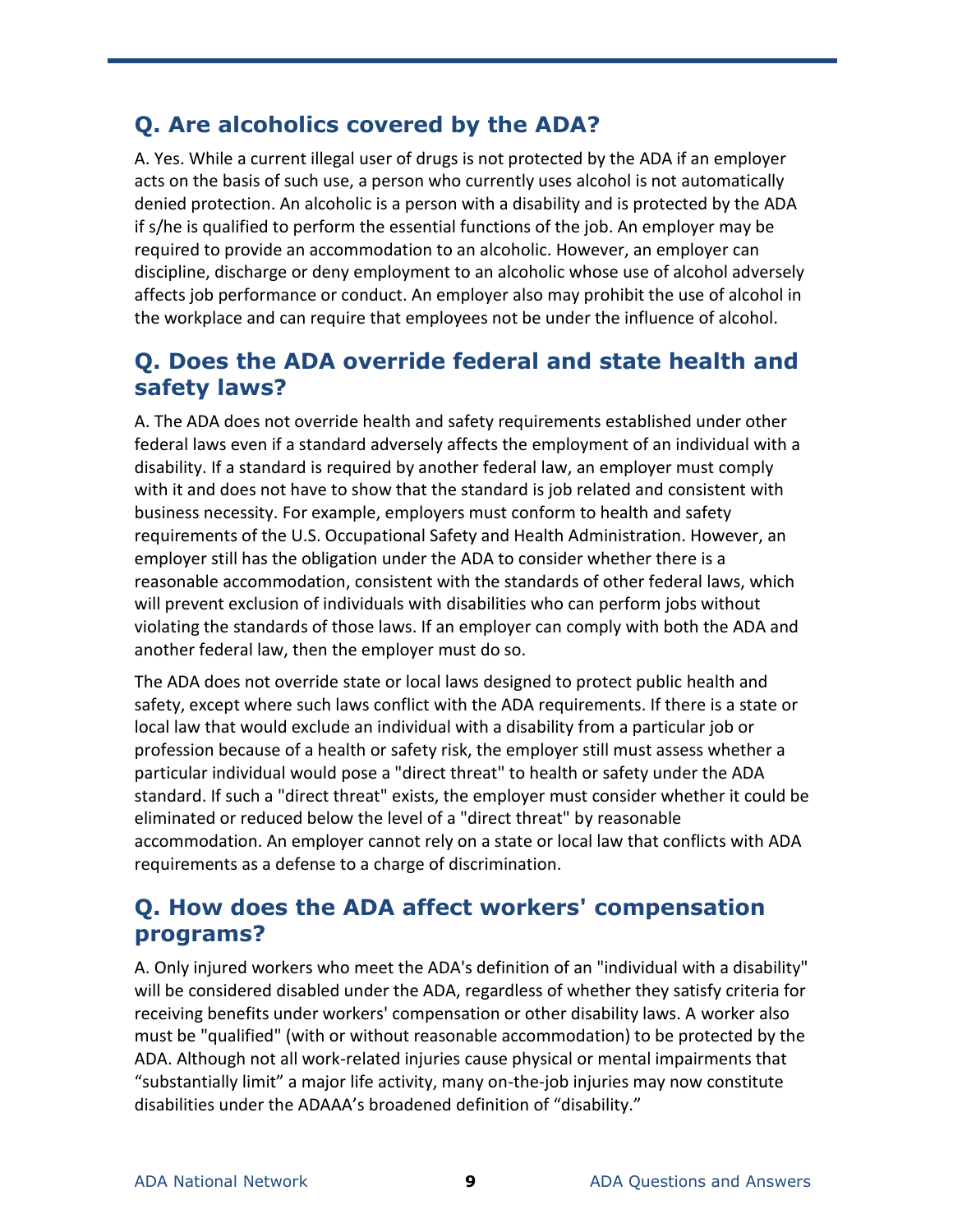An employer may not inquire into an applicant's workers' compensation history before making a conditional offer of employment. After making a conditional job offer, an employer may inquire about a person's workers compensation history in a medical inquiry or examination that is required of all applicants in the same job category. However, even after a conditional offer has been made, an employer cannot require a potential employee to have a medical examination because a response to a medical inquiry (as opposed to results from a medical examination) shows a previous on-the-job injury unless all applicants in the same job category are required to have an examination. Also, an employer may not base an employment decision on the speculation that an applicant may cause increased workers' compensation costs in the future. However, an employer may refuse to hire, or may discharge an individual who is not currently able to perform a job without posing a significant risk of substantial harm to the health or safety of the individual or others, if the risk cannot be eliminated or reduced by reasonable accommodation.

An employer may refuse to hire or may fire a person who knowingly provides a false answer to a lawful post-offer inquiry about his/her condition or worker's compensation history.

An employer also may submit medical information and records concerning employees and applicants (obtained after a conditional job offer) to state workers' compensation offices and "second injury" funds without violating ADA confidentiality requirements.

## **Q. What is discrimination based on "relationship or association" under the ADA?**

A. The ADA prohibits discrimination based on relationship or association in order to protect individuals from actions based on unfounded assumptions that their relationship to a person with a disability would affect their job performance, and from actions caused by bias or misinformation concerning certain disabilities. For example, this provision would protect a person whose spouse has a disability from being denied employment because of an employer's unfounded assumption that the applicant would use excessive leave to care for the spouse. It also would protect an individual who does volunteer work for people with AIDS from a discriminatory employment action motivated by that relationship or association.

## **Q. How are the employment provisions enforced?**

A. The employment provisions of the ADA are enforced under the same procedures now applicable to race, color, sex, national origin, and religious discrimination under title VII of the Civil Rights Act of 1964, as amended, and the Civil Rights Act of 1991. Complaints may be filed with the Equal Employment Opportunity Commission or designated state human rights agencies. Available remedies will include hiring, reinstatement, promotion, back pay, front pay, restored benefits, reasonable accommodation, attorneys' fees, expert witness fees, and court costs. Compensatory and punitive damages also may be available in cases of intentional discrimination or where an employer fails to make a good faith effort to provide a reasonable accommodation. A charge must be filed within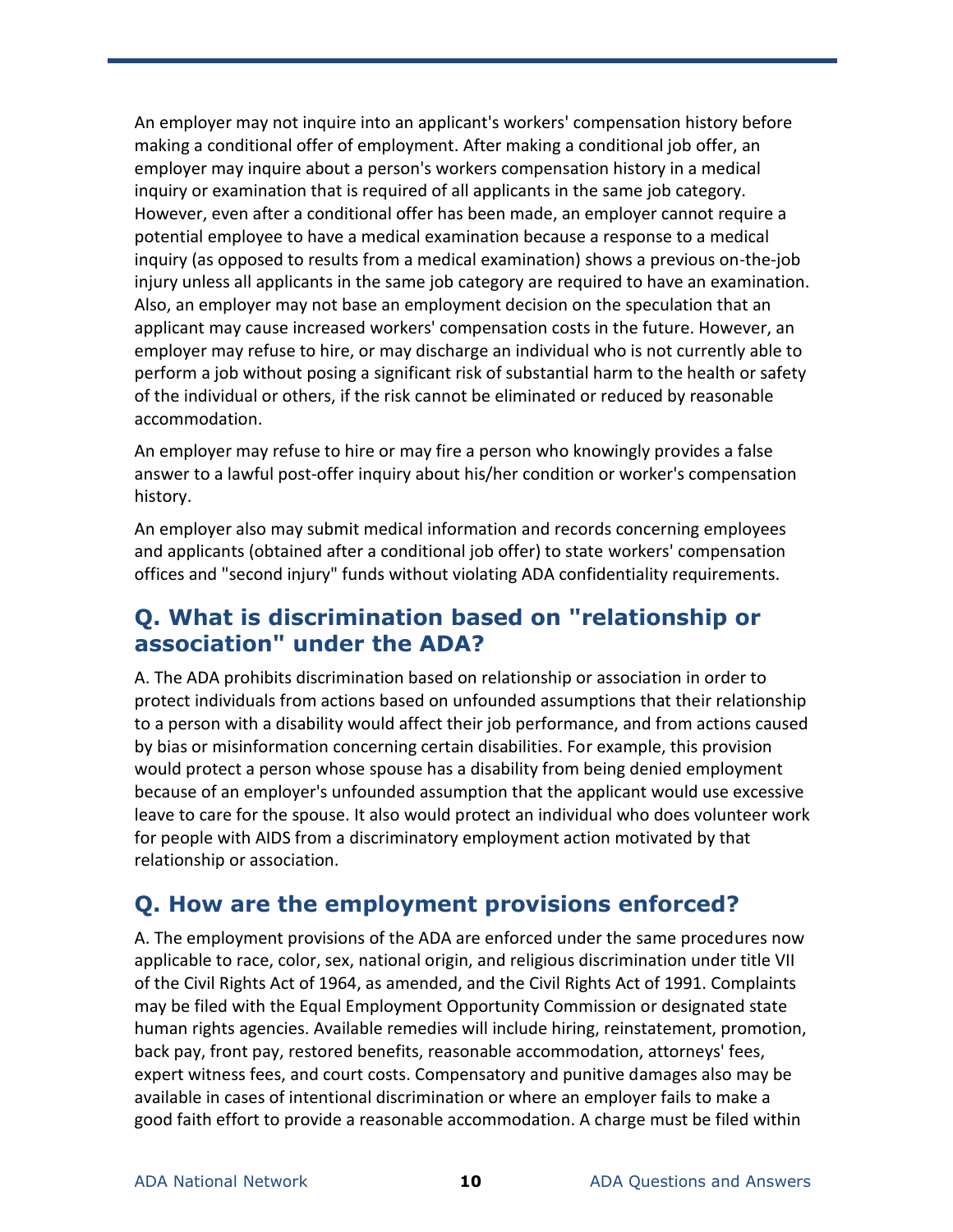180 calendar days from the date the discrimination took place. The 180 calendar day filing deadline is extended to 300 calendar days if a state or local agency enforces a law that prohibits employment discrimination on the same basis. A state's designated human rights agency should be consulted to determine if the extended filing deadline applies.

## **Q. What financial assistance is available to employers to help them make reasonable accommodations and comply with the ADA?**

A. A special tax credit is available to help smaller employers make accommodations required by the ADA. An eligible small business may take a tax credit of up to \$5,000 per year for accommodations made to comply with the ADA. The credit is available for onehalf the cost of "eligible access expenditures" that are more than \$250 but less than \$10,250.

A full tax deduction, up to \$15,000 per year, also is available to any business for expenses of removing qualified architectural or transportation barriers. Expenses covered include costs of removing barriers created by steps, narrow doors, inaccessible parking spaces, restroom facilities, and transportation vehicles.

## **Q. What are an employer's recordkeeping requirements under the employment provisions of the ADA?**

A. An employer must maintain records such as application forms submitted by applicants and other records related to hiring, requests for reasonable accommodation, promotion, demotion, transfer, lay-off or termination, rates of pay or other terms of compensation, and selection for training or apprenticeship for one year after making the record or taking the action described (whichever occurs later). If a charge of discrimination is filed or an action is brought by EEOC, an employer must save all personnel records related to the charge until final disposition of the charge.

## **Q. Does the ADA require that an employer post a notice explaining its requirements?**

A. The ADA requires that employers post a notice describing the provisions of the ADA. It must be made accessible, as needed, to individuals with disabilities. A poster is available from EEOC summarizing the requirements of the ADA and other federal legal requirements for nondiscrimination for which EEOC has enforcement responsibility. EEOC also provides guidance on making this information available in accessible formats for people with disabilities.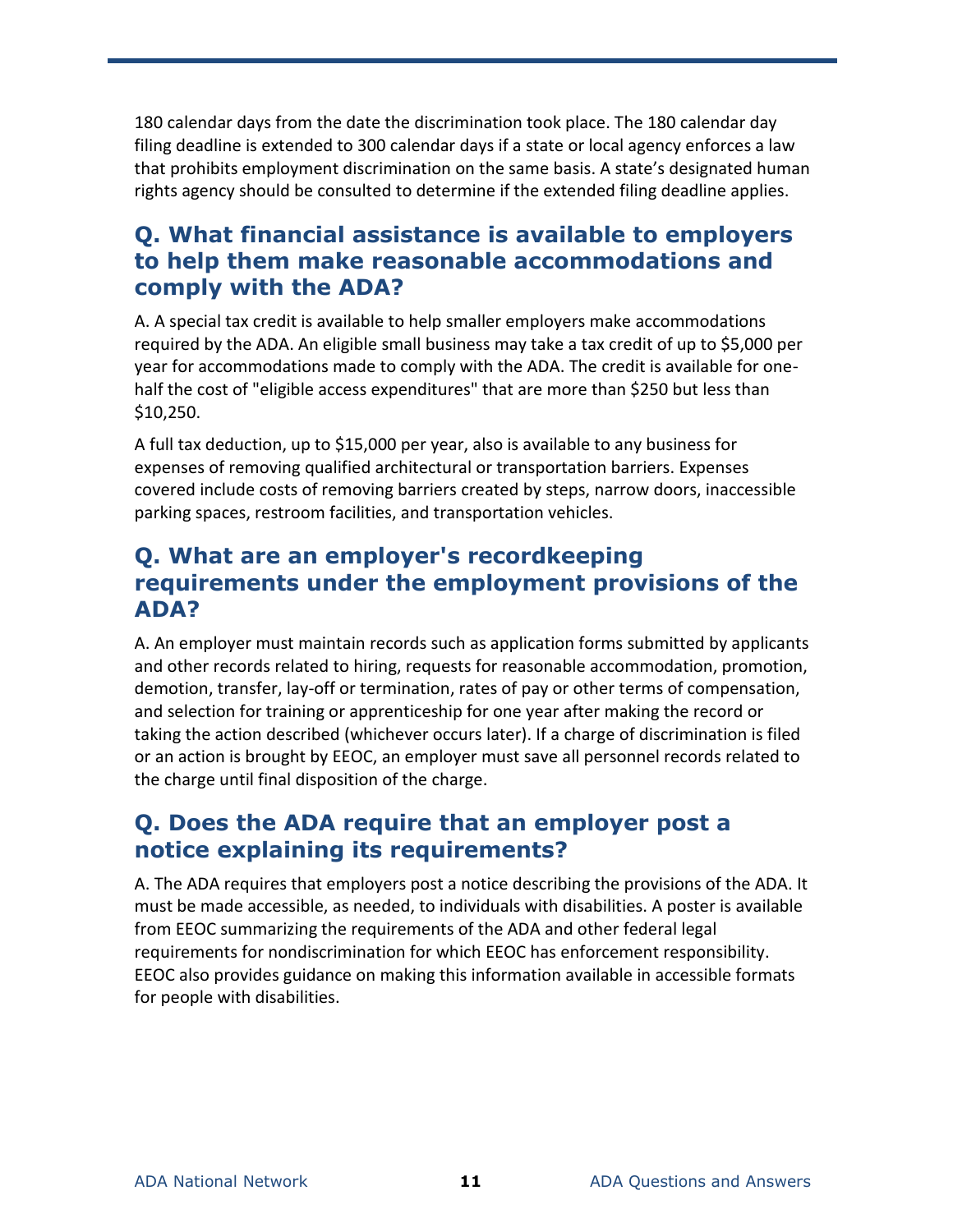#### **Q. What resources does the Equal Employment Opportunity Commission have available to help employers and people with disabilities understand and comply with the employment requirements of the ADA?**

A. The Equal Employment Opportunity Commission has developed numerous resources to help employers and people with disabilities understand and comply with the employment provisions of the ADA.

Resources include:

- Guidance materials
- Fact sheets
- Question and answer documents
- For information on how to contact the Equal Employment Opportunity Commission, see page 25-26.

The ADA National Network can assist individuals with disabilities by providing ADA information related to employment in the private sector and in state and local governments. Additionally, the ADA National Network can help employers successfully implement the ADA. The Network can provide training and information on hiring, tax incentives, reasonable accommodations, and other strategies to facilitate compliance, improve employment outcomes, and strengthen employee loyalty. Contact the ADA National Network with your questions or to find a regional ADA National Network center near you. Call (800) 949-4232 (V/TTY); all calls are confidential.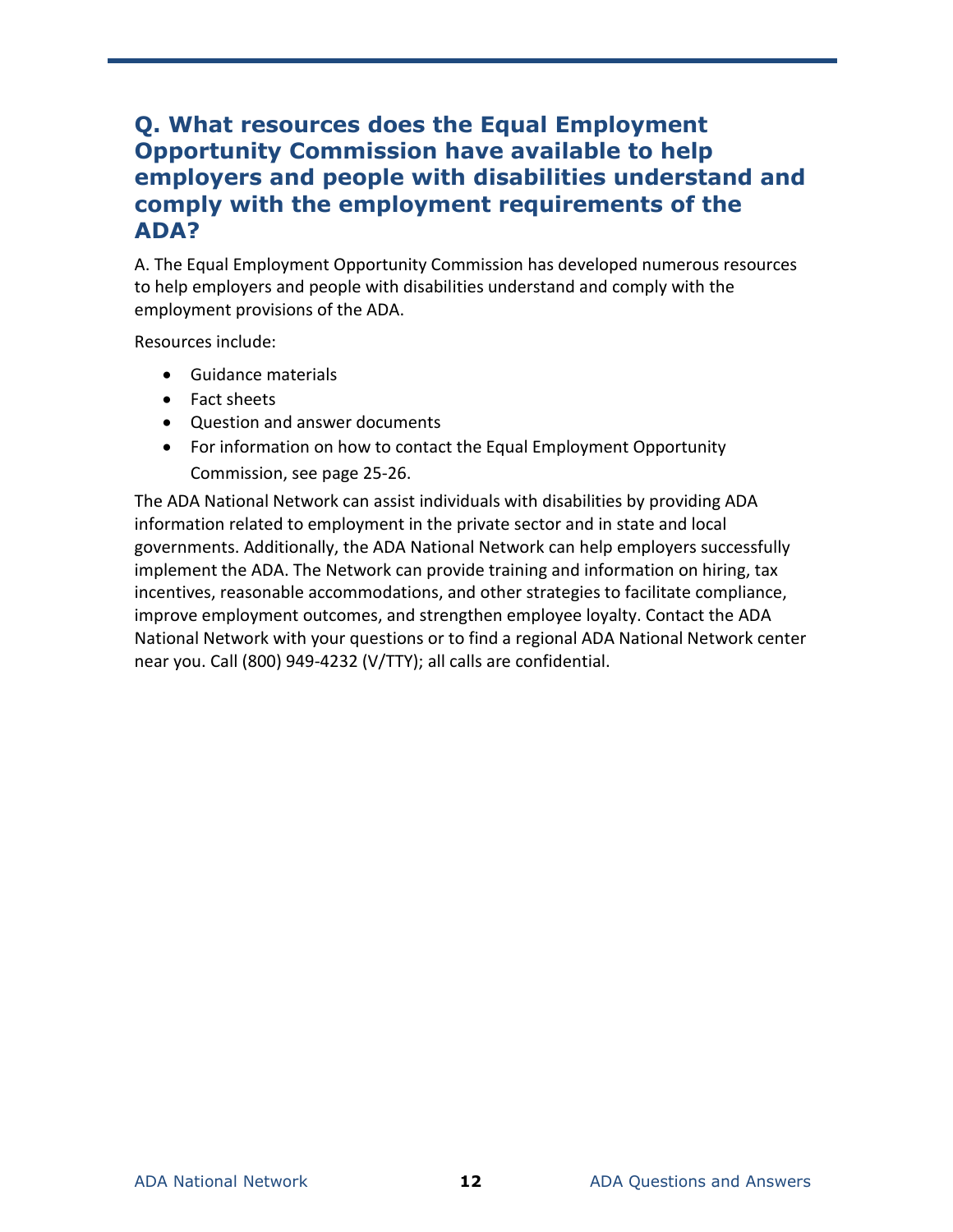## <span id="page-16-0"></span>**State and Local Governments**

## **Q. Does the ADA apply to state and local governments?**

A. Title II of the ADA prohibits discrimination against qualified individuals with disabilities in all programs, activities, and services of public entities. It applies to all state and local governments, their departments and agencies, and any other instrumentalities or special purpose districts of state or local governments. It clarifies the requirements of section 504 of the Rehabilitation Act of 1973, as amended, for public transportation systems that receive federal financial assistance, and extends coverage to all public entities that provide public transportation, whether or not they receive federal financial assistance. It establishes detailed standards for the operation of public transit systems, including commuter and intercity rail (AMTRAK).

## **Q. How does title II affect participation in a state or local government's programs, activities, and services?**

A. A state or local government must eliminate any eligibility criteria for participation in programs, activities, and services that screen out or tend to screen out persons with disabilities, unless it can establish that the requirements are necessary for the provision of the service, program, or activity. The state or local government may, however, adopt legitimate safety requirements necessary for safe operation if they are based on real risks, not on stereotypes or generalizations about individuals with disabilities. A public entity shall furnish appropriate auxiliary aids and services where necessary to afford qualified individuals with disabilities, including applicants, participants, companions, and members of the public, an equal opportunity to participate in, and enjoy the benefits of, a service, program, or activity of a public entity. Finally, a public entity must reasonably modify its policies, practices, or procedures to avoid discrimination. If the public entity can demonstrate that a particular modification would fundamentally alter the nature of its service, program, or activity, it is not required to make that modification.

## **Q. Does title II cover a public entity's employment policies and practices?**

A. Yes. Title II prohibits all public entities, regardless of the size of their work force, from discriminating in employment against individuals with disabilities. In addition to title II's employment coverage, title I of the ADA and section 504 of the Rehabilitation Act of 1973 prohibit employment discrimination against individuals with disabilities by certain public entities.

## **Q. What changes must a public entity make to its existing facilities to make them accessible?**

A. A public entity must ensure that individuals with disabilities are not excluded from services, programs, and activities because existing buildings are inaccessible. A state or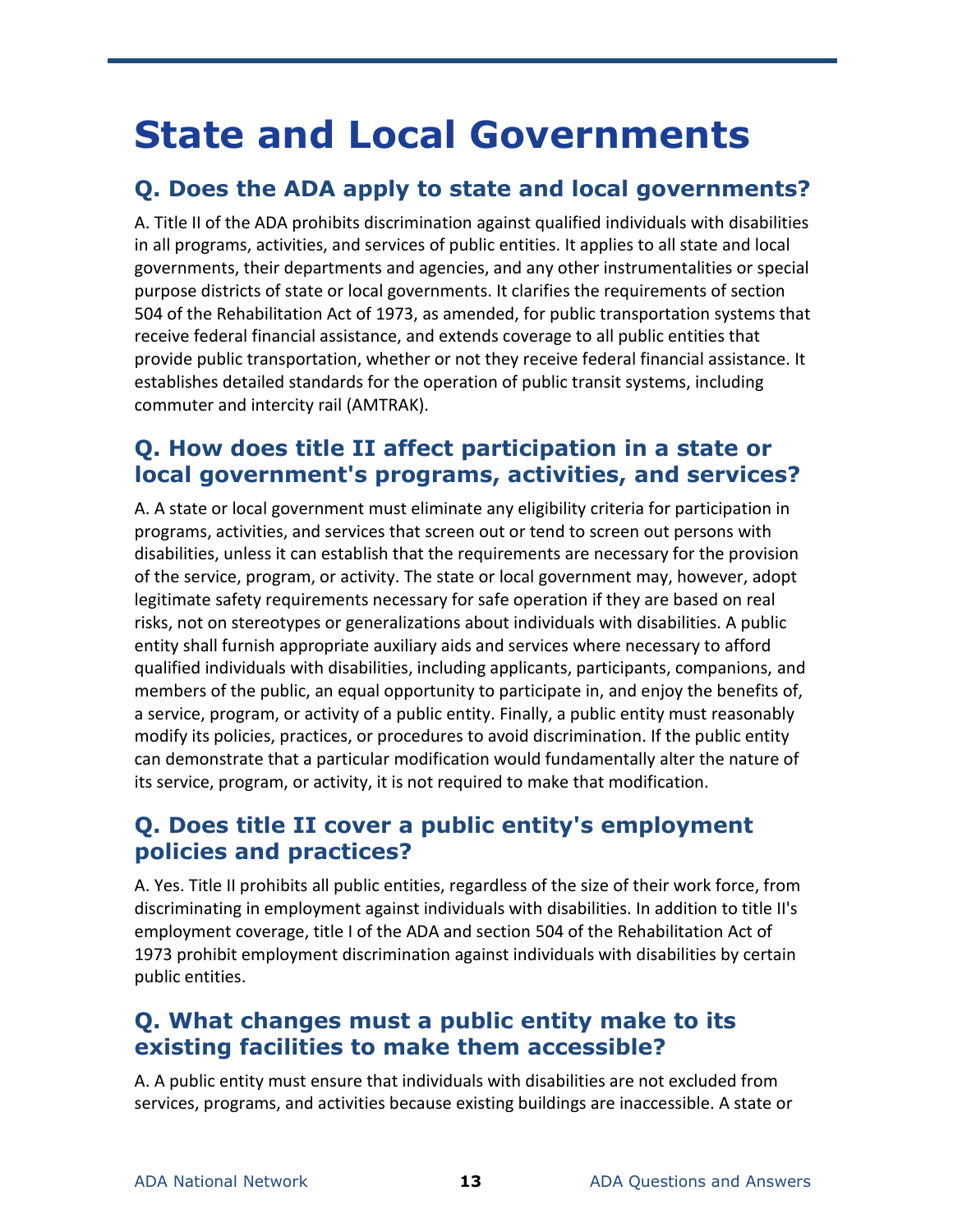local government's programs, when viewed in their entirety, must be readily accessible to and usable by individuals with disabilities. This standard, known as "program accessibility," applies to facilities of a public entity that existed on January 26, 1992. Public entities do not necessarily have to make each of their existing facilities accessible. They may provide program accessibility by a number of methods including alteration of existing facilities, acquisition or construction of additional facilities, relocation of a service or program to an accessible facility, or provision of services at alternate accessible sites.

## **Q. What is a self-evaluation?**

A. A self-evaluation is a public entity's assessment of its current policies and practices. The self-evaluation identifies and corrects those policies and practices that are inconsistent with title II's requirements. All public entities should have completed a selfevaluation by January 26, 1993. A public entity that employs 50 or more employees must retain its self-evaluation for three years. Other public entities are not required to retain their self-evaluations, but are encouraged to do so because these documents evidence a public entity's good faith efforts to comply with title II's requirements.

## **Q. What does title II require for new construction and alterations?**

A. The ADA requires that all new buildings constructed by a state or local government be accessible. In addition, when a state or local government undertakes alterations to a building, it must make the altered portions accessible.

## **Q. How will a state or local government know that a new building is accessible?**

A. A state or local government will be in compliance with the ADA for new construction and alterations if it follows the 2010 ADA Standards for Accessible Design. Effective March 15, 2012, the 2010 ADA Standards must be used for new construction and alterations undertaken by state and local governments.

### **Q. What requirements apply to a public entity's emergency telephone services, such as 911?**

A. State and local agencies that provide emergency telephone services must provide "direct access" to individuals who rely on a teletypewriter (TTY, also known as a telecommunication device for deaf persons or TDD) or computer modem for telephone communication. Telephone access through a third party or through a relay service does not satisfy the requirement for direct access. Where a public entity provides 911 telephone service, it may not substitute a separate seven-digit telephone line as the sole means for access to 911 services by non-voice users. A public entity may, however, provide a separate seven-digit line for the exclusive use of non-voice callers in addition to providing direct access for such calls to its 911 line.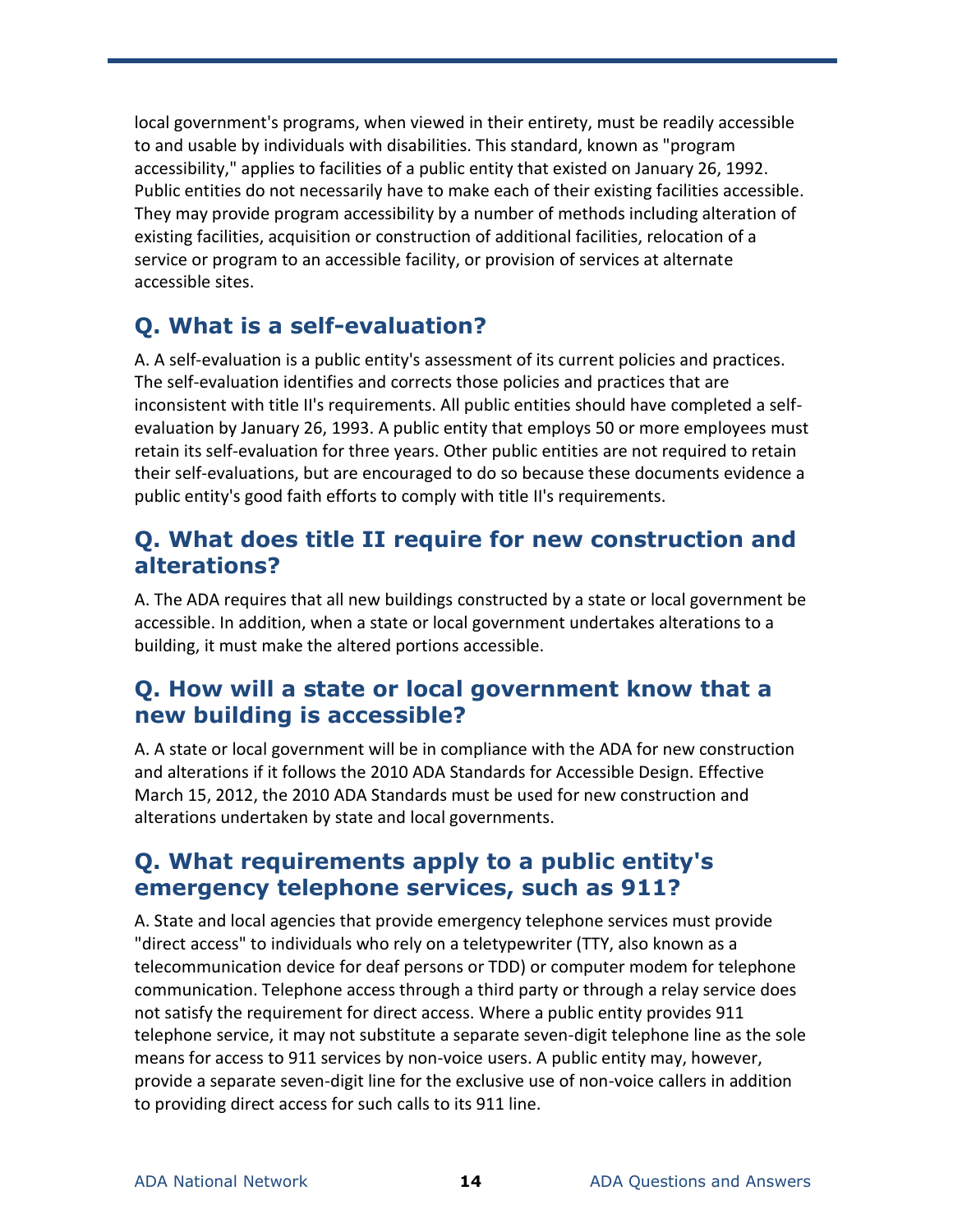### **Q. How are the ADA's requirements for state and local governments enforced?**

A. Private individuals may bring lawsuits to enforce their rights under title II and may receive the same remedies as those provided under section 504 of the Rehabilitation Act of 1973, including reasonable attorney's fees. Individuals may also file complaints with eight designated federal agencies, including the Department of Justice and the Department of Transportation.

The ADA National Network can assist individuals with disabilities by providing ADA information related to access to services, programs, and activities provided by public entities. The ADA National Network is also a valuable resource for ADA coordinators in government entities in cities, towns, villages and counties, and in state agencies and departments. Contact the ADA National Network with your questions or to find a regional ADA National Network center near you. Call (800) 949-4232 (V/TTY); all calls are confidential.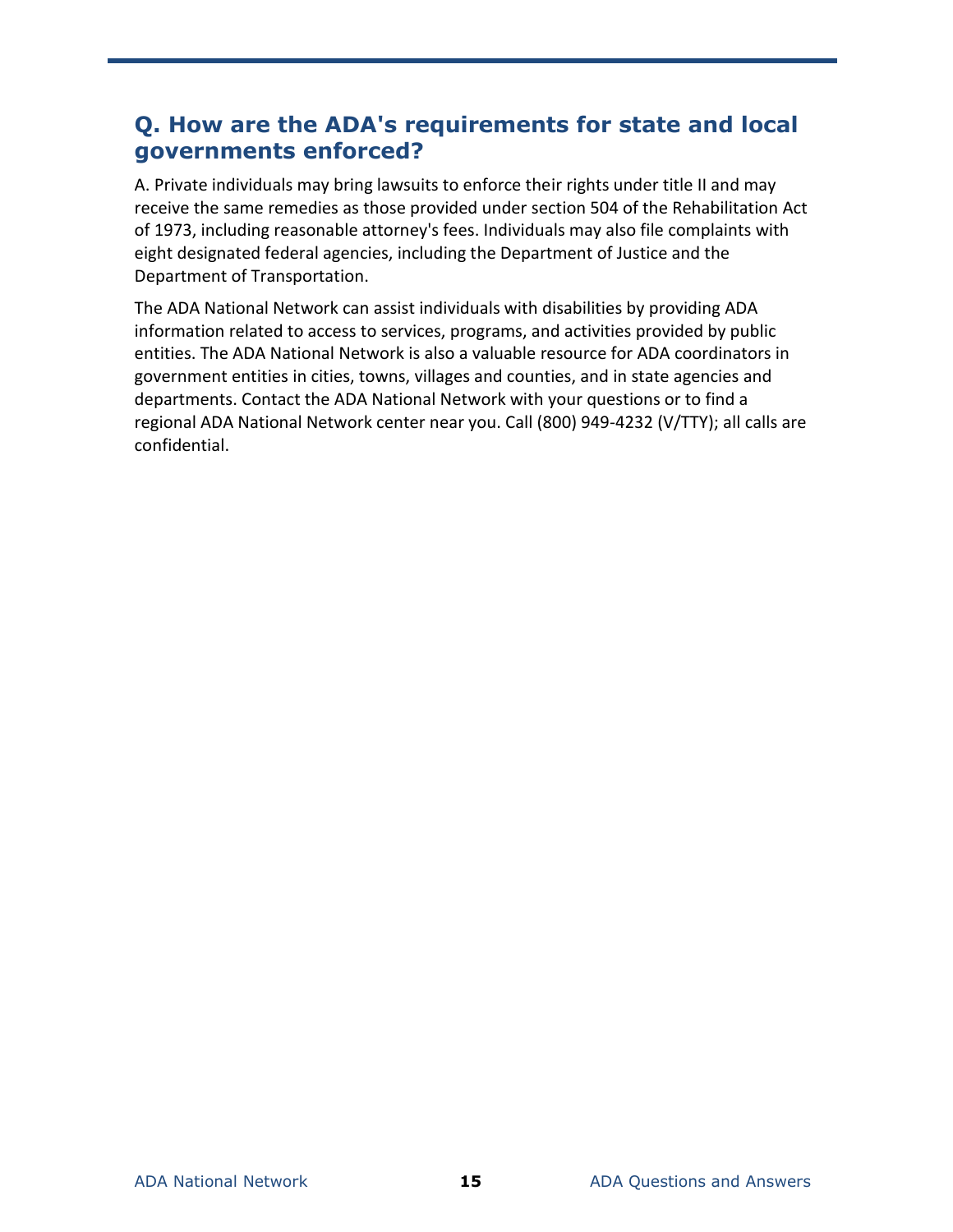## <span id="page-19-0"></span>**Public Accommodations**

## **Q. What are public accommodations?**

A. A public accommodation is a private entity that owns, operates, leases, or leases to, a place of public accommodation. Places of public accommodation include a wide range of entities, such as restaurants, hotels, theaters, doctors' offices, pharmacies, retail stores, museums, libraries, parks, private schools, and day care centers. Private membership clubs and religious organizations are exempt from the ADA's title III requirements for public accommodations.

## **Q. Does the ADA have any effect on the eligibility criteria used by public accommodations to determine who may receive services?**

A. Yes. If a criterion screens out or tends to screen out individuals with disabilities, it may only be used if necessary for the provision of the services. For instance, it would be a violation for a retail store to have a rule excluding all deaf persons from entering the premises, or for a movie theater to exclude all individuals with cerebral palsy. More subtle forms of discrimination are also prohibited. For example, requiring presentation of a driver's license as the sole acceptable means of identification for purposes of paying by check could constitute discrimination against individuals who are blind or have low vision. This would be true if such individuals are ineligible to receive licenses and the use of an alternative means of identification is feasible.

## **Q. Does the ADA allow public accommodations to take safety factors into consideration in providing services to individuals with disabilities?**

A. The ADA expressly provides that a public accommodation may exclude an individual, if that individual poses a direct threat to the health or safety of others that cannot be mitigated by appropriate modifications in the public accommodation's policies or procedures, or by the provision of auxiliary aids. A public accommodation will be permitted to establish objective safety criteria for the operation of its business; however, any safety standard must be based on objective requirements rather than stereotypes or generalizations about the ability of persons with disabilities to participate in an activity.

## **Q. Are there any limits on the kinds of modifications in policies, practices, and procedures required by the ADA?**

A. Yes. The ADA does not require modifications that would fundamentally alter the nature of the services provided by the public accommodation. For example, it would not be discriminatory for a physician specialist who treats only burn patients to refer a deaf individual to another physician for treatment of a broken limb or respiratory ailment. To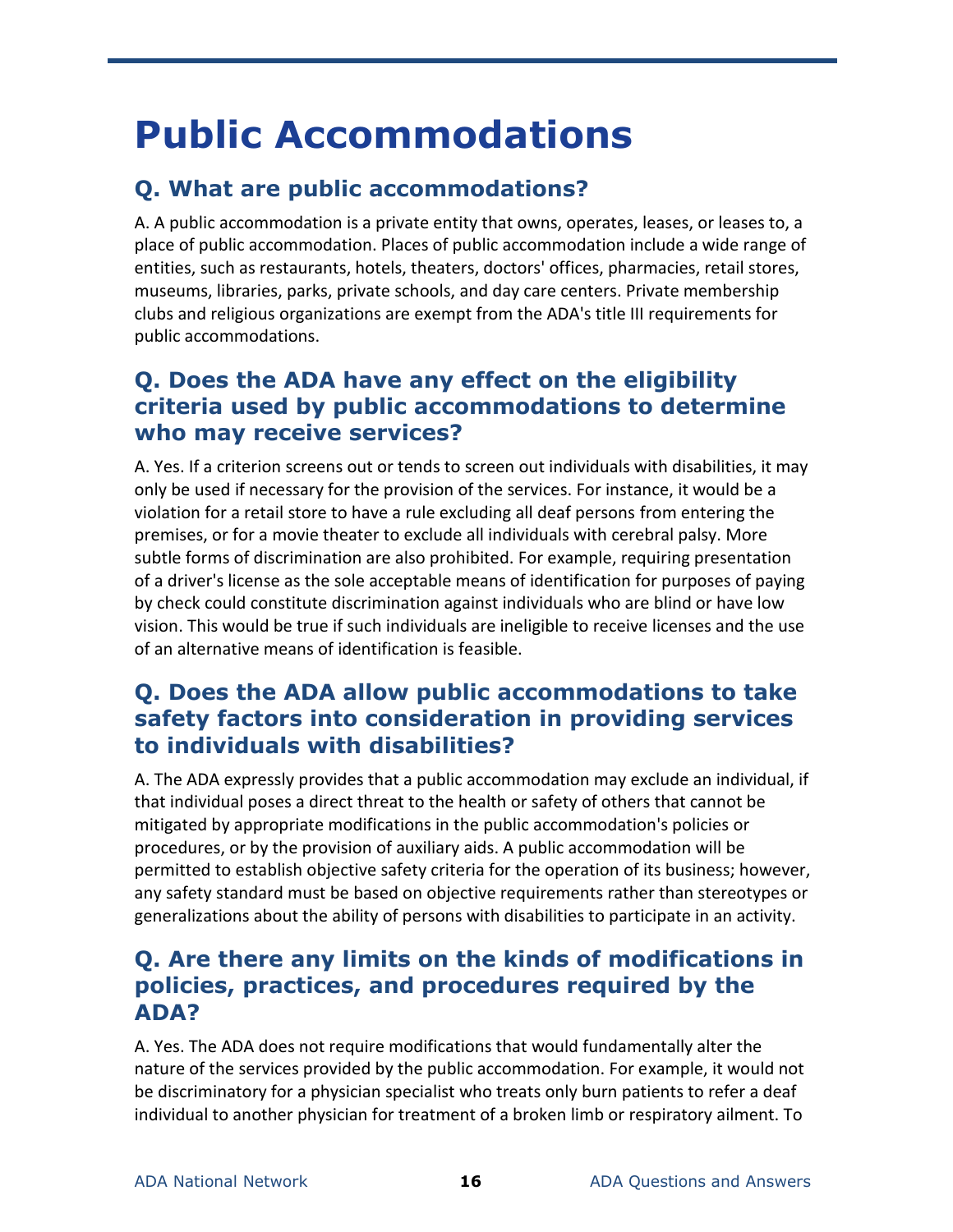require a physician to accept patients outside of his or her specialty would fundamentally alter the nature of the medical practice.

## **Q. What kinds of auxiliary aids and services are required by the ADA to ensure effective communication with individuals who are deaf/hard of hearing or who are blind/have low vision?**

A. Appropriate auxiliary aids and services for individuals who are deaf or hard of hearing may include services and devices such as qualified interpreters on-site or through video remote interpreting (VRI) services; note takers; real-time computer-aided transcription services; written materials; exchange of written notes; telephone handset amplifiers; assistive listening devices; assistive listening systems; telephones compatible with hearing aids; closed caption decoders; open and closed captioning, including real-time captioning; voice, text, and video-based telecommunications products and systems, including text telephones (TTYs), videophones, and captioned telephones, or equally effective telecommunications devices; videotext displays; accessible electronic and information technology; or other effective methods of making aurally delivered information available to individuals who are deaf or hard of hearing.

Appropriate auxiliary aids and services for individuals who are blind or have low vision may include services and devices such as qualified readers; taped texts; audio recordings; Brailed materials and displays; screen reader software; magnification software; optical readers; secondary auditory programs (SAP); large print materials; accessible electronic and information technology; or other effective methods of making visually delivered materials available to individuals who are blind or have low vision.

### **Q. Are there any limitations on the ADA's auxiliary aids requirements?**

A. Yes. The ADA does not require the provision of any auxiliary aid that would result in an undue burden or in a fundamental alteration in the nature of the goods or services provided by a public accommodation. However, the public accommodation is not relieved from the duty to furnish an alternative auxiliary aid, if available, that would not result in a fundamental alteration or undue burden. Both of these limitations are derived from existing regulations and are to be determined on a case-by-case basis.

### **Q. Do businesses need to have Braille materials, such as menus and sales tags, on hand in order to comply with title III?**

A. Generally no, as long as a restaurant has waiters or waitresses that are qualified to read menus or retail stores have sales staff that are qualified to read sales tags to blind customers.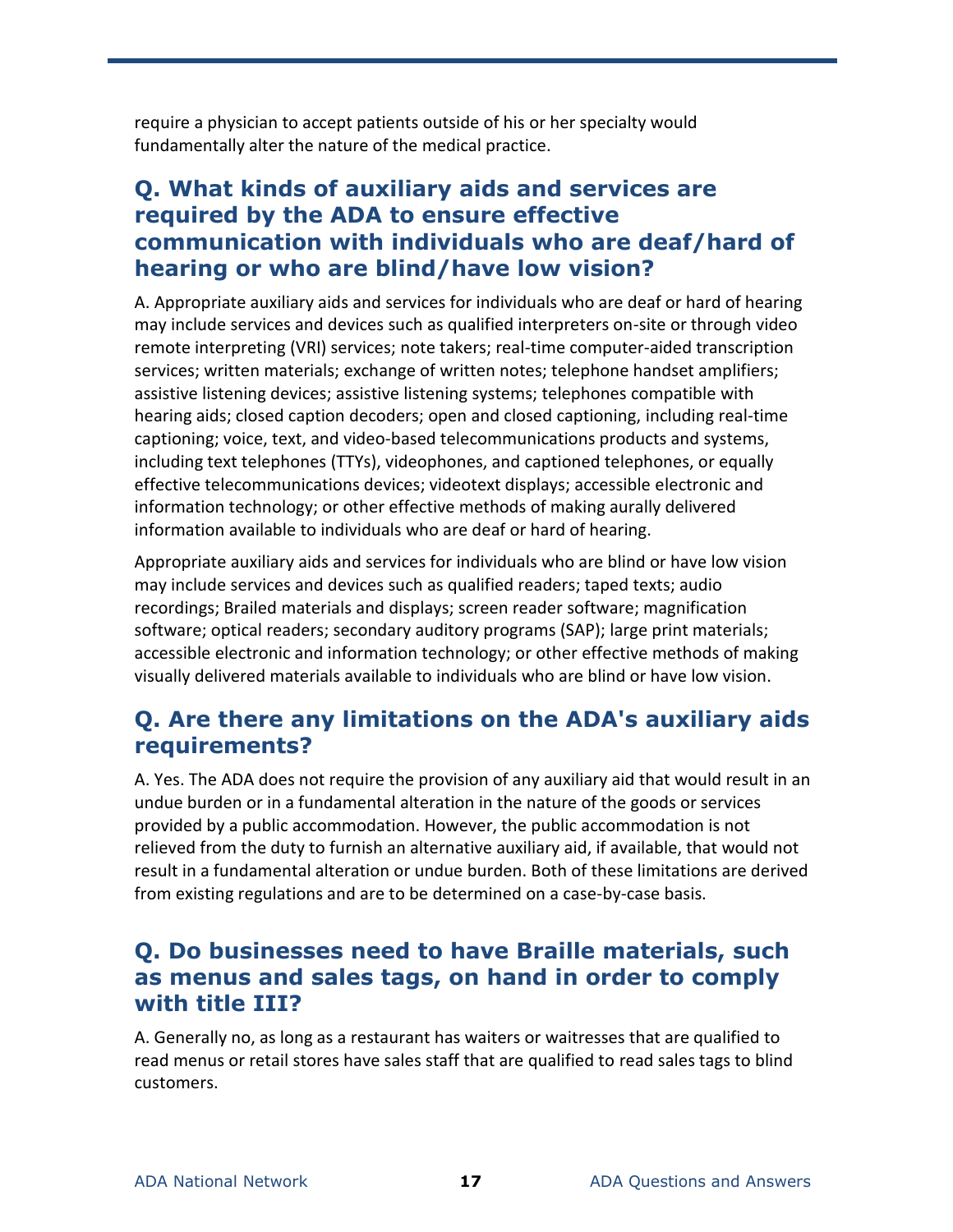## **Q. Do businesses need to have a qualified interpreter on hand in order to communicate with a person who is deaf?**

A. Generally no, not if employees are able to communicate by using pen and notepad and it is effective. However, in situations where the exchange of information is over a long duration or the information being exchanged is complex it may be necessary for the business to provide a qualified interpreter. A business should discuss this with the person with the disability to determine which auxiliary aid or service will result in effective communication.

## **Q. What is the definition of a service animal under the ADA?**

A. A service animal is any dog that is individually trained to do work or perform tasks for the benefit of an individual with a disability, including a physical, sensory, psychiatric, intellectual, or other mental disability. Other species of animals, whether wild or domestic, trained or untrained, are not considered to be service animals. Examples of work or tasks include, but are not limited to, assisting individuals who are blind or have low vision with navigation and other tasks, alerting individuals who are deaf or hard of hearing to the presence of people or sounds, providing non-violent protection or rescue work, pulling a wheelchair, assisting an individual during a seizure, alerting individuals to the presence of allergens, retrieving items such as medicine or the telephone, providing physical support and assistance with balance and stability to individuals with mobility disabilities, and helping individuals with psychiatric and neurological disabilities by preventing or interrupting impulsive or destructive behaviors. The crime deterrent effects of an animal's presence and the provision of emotional support, well-being, comfort, or companionship do not constitute work or tasks.

## **Q. What type of inquiries can be made about the use of a service animal?**

A. To determine if an animal is a service animal, a public entity or a private business may ask two questions: 1) Is this animal required because of a disability? and 2) What work or task has this animal been trained to perform? These inquires may not be made if the need for the service animal is obvious (e.g., the dog is guiding an individual who is blind or is pulling a person's wheelchair.) A public entity or private business may not ask about the nature or extent of an individual's disability. They also may not require documentation, such as proof that the animal has been certified, trained or licensed as a service animal, or require the animal to wear an identifying vest.

## **Q. Are miniature horses service animals?**

A. No, however a public entity or private business shall make reasonable modifications in policies, practices, or procedures to permit the use of a miniature horse by an individual with a disability if the miniature horse has been individually trained to do work or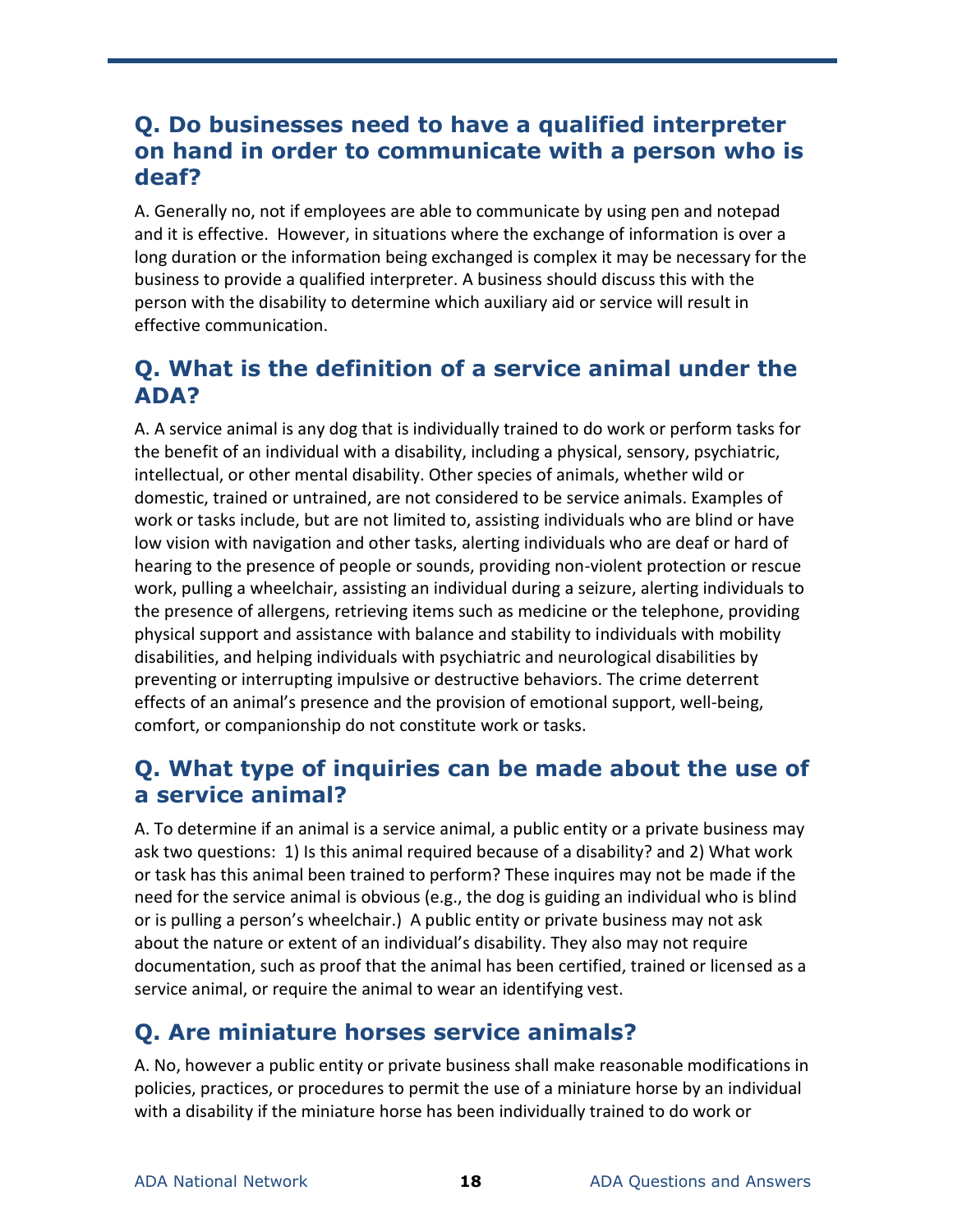perform tasks for the benefit of the individual with a disability. Factors that a covered entity may consider in determining when such a modification is reasonable include the type, size, and weight of the miniature horse and whether the facility can accommodate these features; whether the individual has sufficient control of the animal; whether the animal is housebroken; and whether legitimate safety requirements that are necessary for operation of the business or program will be compromised.

Beyond these additional considerations, a covered entity may only make the same kinds of inquiries permitted in the case of service dogs, and may not ask about the nature of the individual's disability or require documentation that the miniature horse is trained.

## **Q. What is the definition of a wheelchair under the ADA?**

A. A wheelchair is a manually operated or power-driven device designed primarily for use by an individual with a mobility disability for the main purpose of indoor, or of both indoor and outdoor, locomotion. Individuals with mobility disabilities must be permitted to use wheelchairs and manually powered mobility aids, i.e., walkers, crutches, canes, braces, or other similar devices designed for use by individuals with mobility disabilities, in any areas open to pedestrian traffic.

### **Q. What is an other power-driven mobility device (OPDMD)?**

A. An OPDMD is any mobility device powered by batteries, fuel, or other engines that is used by individuals with mobility disabilities for the purpose of locomotion, whether or not it was designed primarily for use by individuals with mobility disabilities. OPDMDs may include golf cars, electronic personal assistance mobility devices, such as the Segway® Personal Transporter (PT), or any mobility device that is not a wheelchair, which is designed to operate in areas without defined pedestrian routes. Covered entities must make reasonable modifications in their policies, practices, or procedures to permit individuals with mobility disabilities to use OPDMDs unless the entity can demonstrate that the class of OPDMDs cannot be operated in accordance with legitimate safety requirements adopted by the entity.

## **Q. Are there any limitations on the ADA's barrier removal requirements for existing facilities?**

A. Yes. Barriers must be removal when it is "readily achievable" to do so.

## **Q. What does the term "readily achievable" mean?**

A. It means "easily accomplishable and able to be carried out without much difficulty or expense."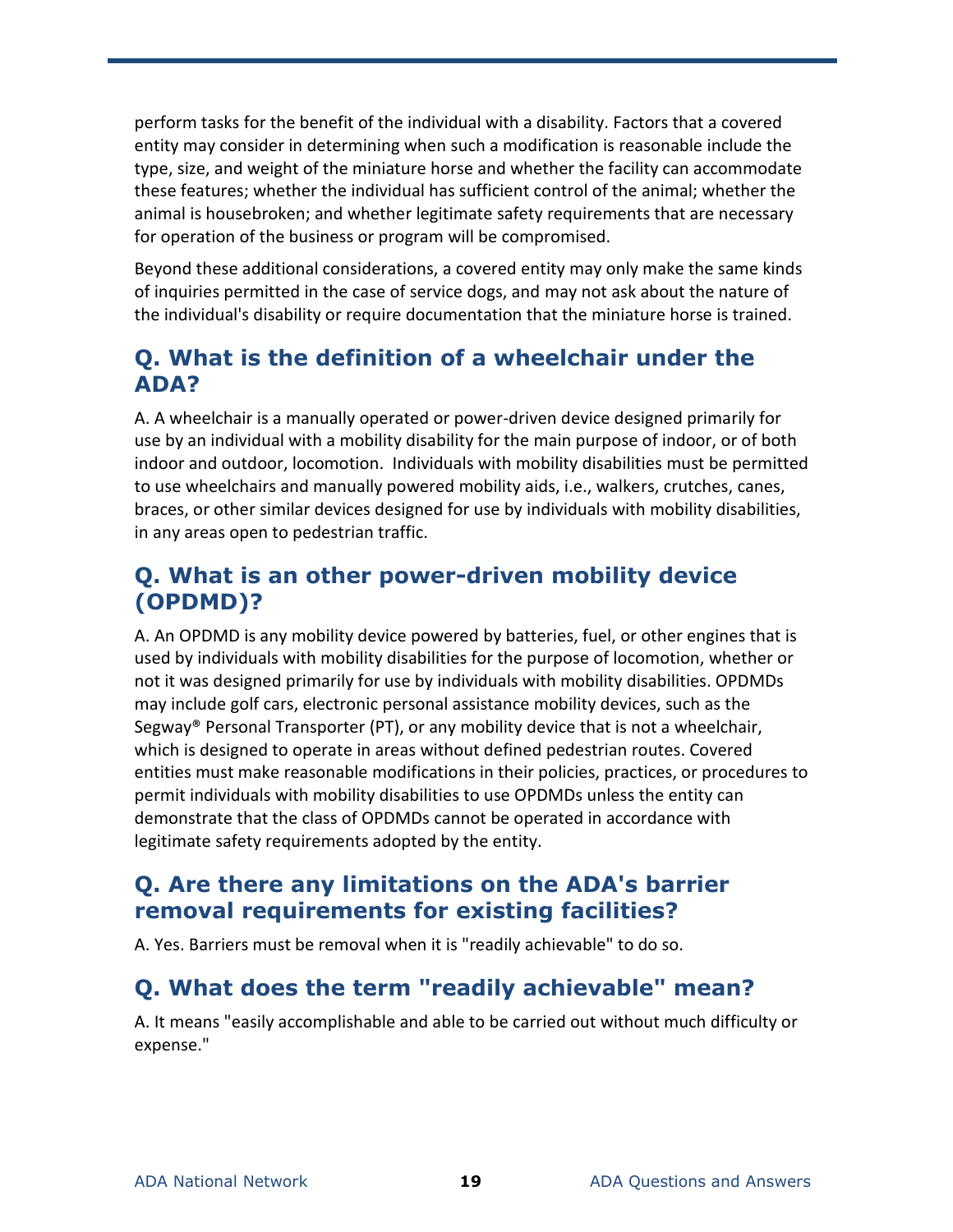## **Q. What are examples of the types of modifications that would be readily achievable in most cases?**

A. Examples include the simple ramping of a few steps, the installation of grab bars where only routine reinforcement of the wall is required, the lowering of telephones, and similar modest adjustments.

## **Q. Will businesses need to rearrange furniture and display racks?**

A. Possibly. For example, restaurants may need to rearrange tables and department stores may need to adjust their layout of racks and shelves in order to permit access to wheelchair users.

## **Q. Will businesses need to install elevators?**

A. Businesses are not required to retrofit their existing facilities to install elevators unless such installation is readily achievable, which is unlikely in most cases.

## **Q. When barrier removal is not readily achievable, what kinds of alternative steps are required by the ADA?**

A. Alternatives may include such measures as in-store assistance for removing articles from inaccessible shelves, home delivery of groceries, or coming to the door to receive or return dry cleaning.

## **Q. Must alternative steps be taken without regard to cost?**

A. No, only readily achievable alternative steps must be undertaken.

## **Q. How is "readily achievable" determined in a multisite business?**

A. In determining whether an action to make a public accommodation accessible would be "readily achievable," the overall size of the parent corporation or entity is only one factor to be considered. The ADA also permits consideration of the financial resources of the particular facility or facilities involved and the administrative or fiscal relationship of the facility or facilities to the parent entity.

## **Q. Are businesses entitled to any tax benefit to help pay for the cost of compliance?**

A. Yes, Businesses may be eligible for available tax credits and deductions. As amended in 1990, the Internal Revenue Code allows a deduction of up to \$15,000 per year for expenses associated with the removal of qualified architectural and transportation barriers.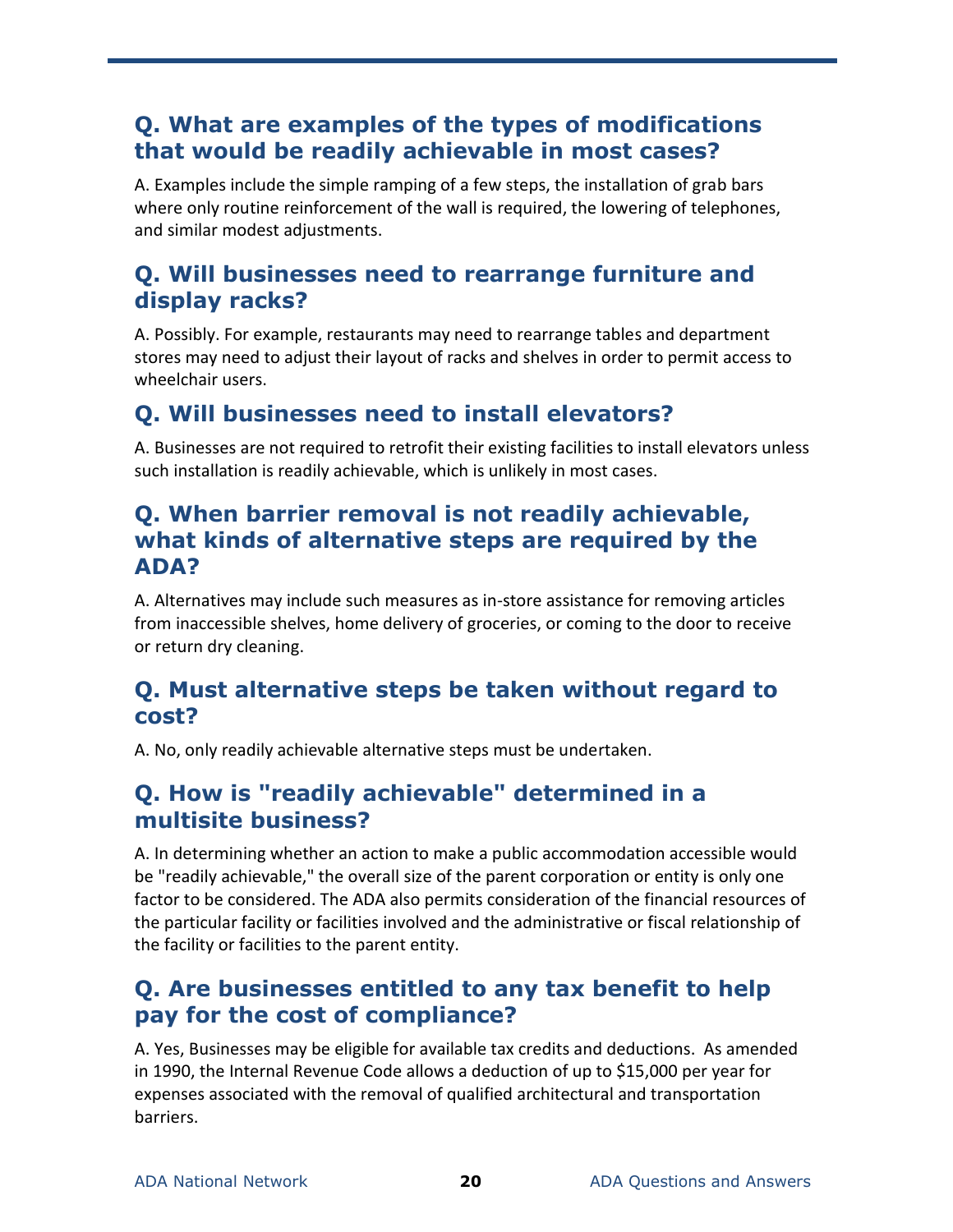The 1990 amendment also permits eligible small businesses to receive a tax credit for certain costs of compliance with the ADA. An eligible small business is one whose gross receipts do not exceed \$1,000,000 or whose workforce does not consist of more than 30 full-time workers. Qualifying businesses may claim a credit of up to 50 percent of eligible access expenditures that exceed \$250 but do not exceed \$10,250. Examples of eligible access expenditures include the necessary and reasonable costs of removing architectural, physical, communications, and transportation barriers; providing readers, interpreters, and other auxiliary aids; and acquiring or modifying equipment or devices.

## **Q. Who has responsibility for ADA compliance in leased places of public accommodation, the landlord or the tenant?**

A. The ADA places the legal obligation to remove barriers or provide auxiliary aids and services on both the landlord and the tenant. The landlord and the tenant may decide by lease who will actually make the changes and provide the aids and services, but both remain legally responsible.

## **Q. What does the ADA require in new construction?**

A. The ADA requires that all newly constructed facilities housing places of public accommodation, as well as commercial facilities such as office buildings, be accessible.

## **Q. What standards must places of public accommodation and commercial facilities follow?**

A. Places of public accommodation must follow the 2010 ADA Standards for Accessible Design for barrier removal, new construction and alterations. Commercial facilities must follow the 2010 ADA Standards for Accessible Design for new construction and alterations. The 2010 ADA Standards for Accessible Design set minimum requirements – both scoping and technical -- for newly designed and constructed or altered public accommodations and commercial facilities to be readily accessible to and usable by individuals with disabilities. Elevators are generally not required in facilities under three stories or with fewer than 3,000 square feet per floor, unless the building is a shopping center or mall; the professional office of a health care provider; a terminal, depot, or other public transit station; or an airport passenger terminal.

### **Q. Is it expensive to make all newly constructed places of public accommodation and commercial facilities accessible?**

A. The cost of incorporating accessibility features in new construction is less than one percent of construction costs. This is a small price in relation to the economic benefits to be derived from full accessibility in the future, such as increased employment and consumer spending.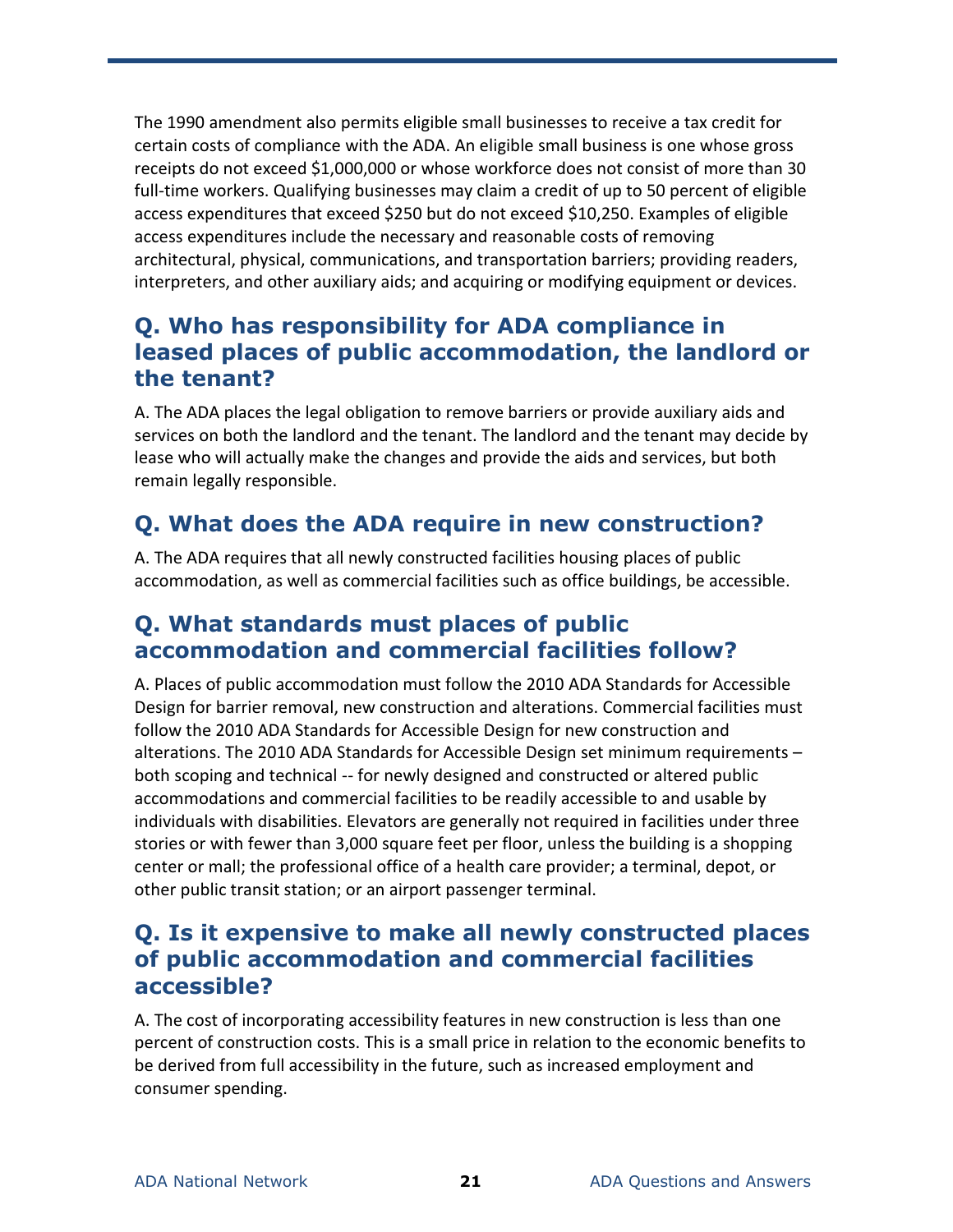## **Q. Must every feature of a new facility be accessible?**

A. No, only a specified number of elements such as entrances, parking spaces and drinking fountains must be made accessible in order for a facility to be "readily accessible."

## **Q. What are the ADA requirements for altering facilities?**

A. All alterations that could affect the usability of a facility must be made in an accessible manner to the maximum extent feasible. For example, if during renovations a doorway is being relocated, the new doorway must be wide enough to meet the new construction standard for accessibility. When alterations are made to a primary function area, such as the lobby of a bank or the dining area of a cafeteria, an accessible path of travel to the altered area must also be provided.

The bathrooms, telephones, and drinking fountains serving that area must also be made accessible. These additional accessibility alterations are only required to the extent that the added accessibility costs do not exceed 20% of the cost of the original alteration. Elevators are generally not required in facilities under three stories or with fewer than 3,000 square feet per floor, unless the building is a shopping center or mall; the professional office of a health care provider; a terminal, depot, or other public transit station; or an airport passenger terminal.

## **Q. Does the ADA permit an individual with a disability to sue a business when that individual believes that discrimination is about to occur, or must the individual wait for the discrimination to occur?**

A. The ADA public accommodation provisions permit an individual to allege discrimination based on a reasonable belief that discrimination is about to occur. This provision, for example, allows a person who uses a wheelchair to challenge the planned construction of a new place of public accommodation, such as a shopping mall, that would not be accessible to individuals who use wheelchairs. The resolution of such challenges prior to the construction of an inaccessible facility would enable any necessary remedial measures to be incorporated in the building at the planning stage, when such changes would be relatively inexpensive.

## **Q. How does the ADA affect existing state and local building codes?**

A. Existing codes remain in effect. The ADA allows the Attorney General to certify that a state law, local building code, or similar ordinance that establishes accessibility requirements meets or exceeds the minimum accessibility requirements for public accommodations and commercial facilities. Any state or local government may apply for certification of its code or ordinance. The Attorney General can certify a code or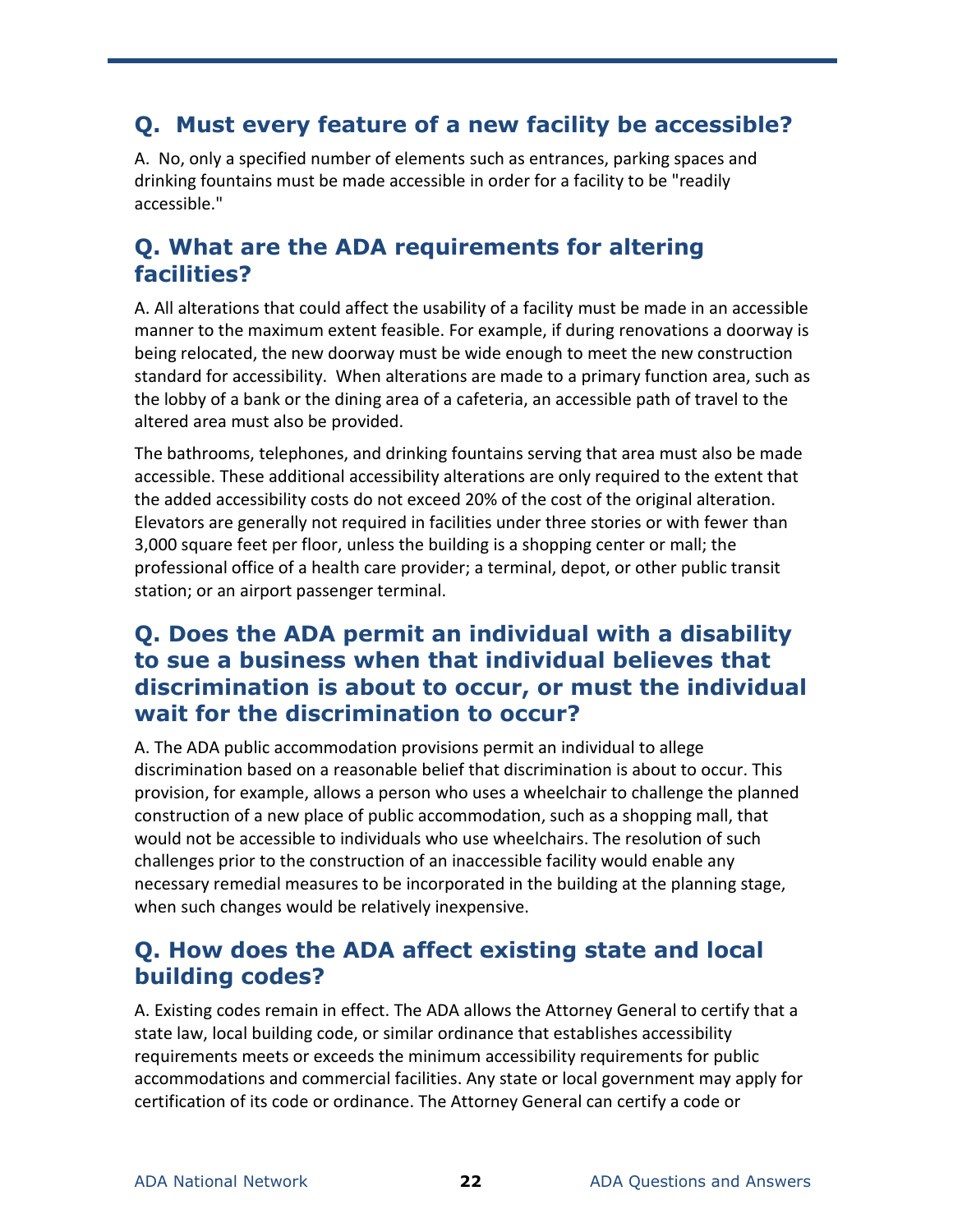ordinance only after prior notice and a public hearing at which interested people, including individuals with disabilities, are provided an opportunity to testify against the certification.

## **Q. What is the effect of certification of a state or local code or ordinance?**

A. Certification can be advantageous if an entity has constructed or altered a facility according to a certified code or ordinance. If someone later brings an enforcement proceeding against the entity, the certification is considered "rebuttable evidence" that the state law or local ordinance meets or exceeds the minimum requirements of the ADA. In other words, the entity can argue that the construction or alteration met the requirements of the ADA because it was done in compliance with the state or local code that had been certified.

#### **Q. How will the public accommodations provisions be enforced?**

A. Private individuals may bring lawsuits in which they can obtain court orders to stop discrimination. Individuals may also file complaints with the U.S. Department of Justice, which is authorized to bring lawsuits in cases of general public importance or where a "pattern or practice" of discrimination is alleged. In these cases, the Justice Department may seek monetary damages and civil penalties. Civil penalties may not exceed \$55,000 for a first violation or \$110,000 for any subsequent violation.

The ADA National Network can assist individuals with disabilities by providing ADA information related to access to the goods and services provided by places of public accommodation. The ADA National Network can also provide businesses with information on meeting the needs of people with disabilities. Contact the ADA National Network with your questions or to find a regional ADA National Network center near you. Call (800) 949-4232 (V/TTY); all calls are confidential.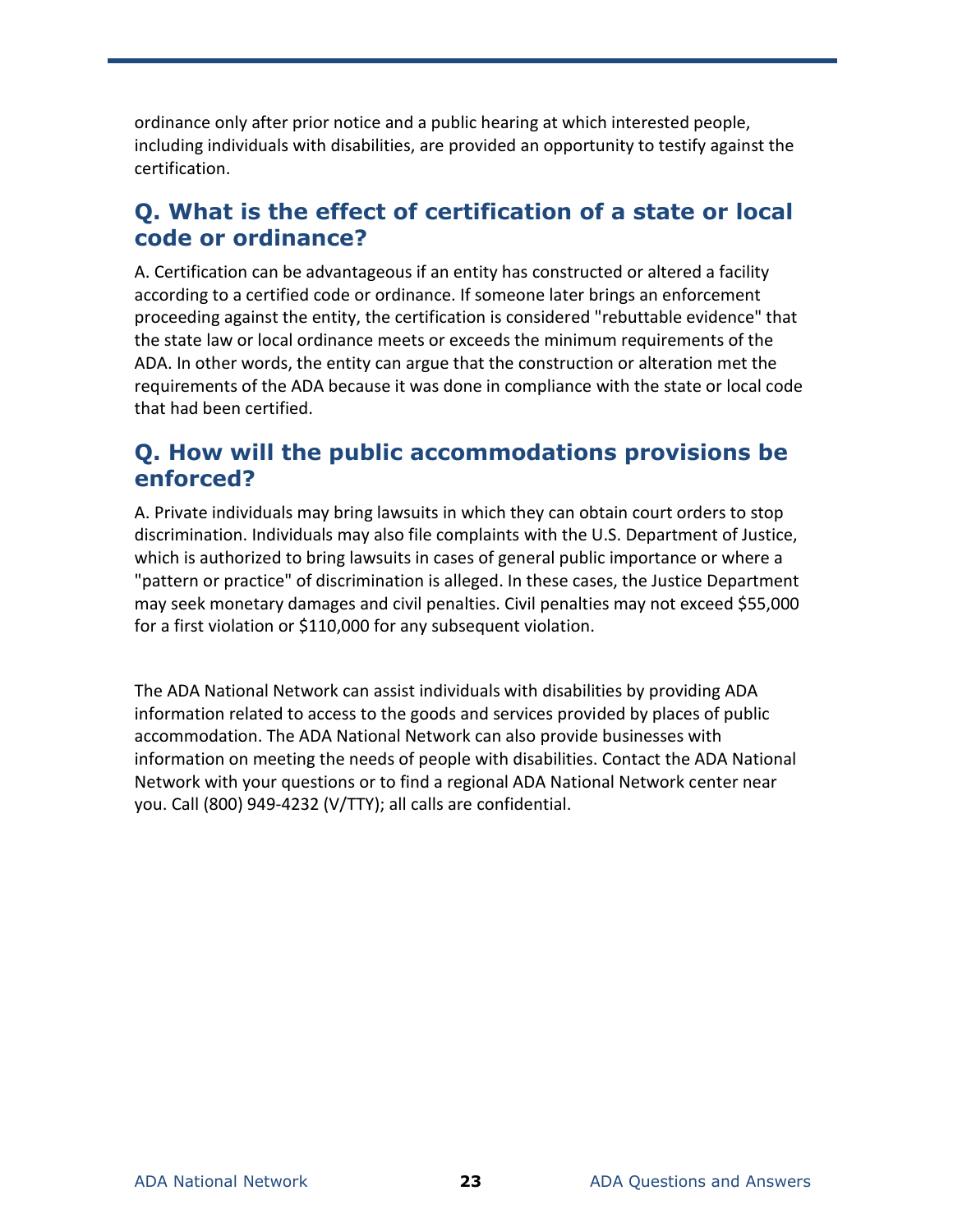## <span id="page-27-0"></span>**Miscellaneous**

## **Q. Is the federal government covered by the ADA?**

A. The ADA does not cover the executive branch of the federal government. The executive branch continues to be covered by title V of the Rehabilitation Act of 1973, which prohibits discrimination in services and employment on the basis of disability and which is a model for the requirements of the ADA. The ADA, however, does cover Congress and other entities in the legislative branch of the federal government.

## **Q. Does the ADA cover private apartments and private homes?**

A. The ADA does not cover strictly residential private apartments and homes. If, however, a place of public accommodation is located in a residential setting, such as a rental/sales office, doctor's office or day care center, those portions of the residential property used for that purpose are subject to the ADA's requirements.

## **Q. Does the ADA cover air transportation?**

A. Discrimination by air carriers in areas other than employment is not covered by the ADA, but rather by the Air Carrier Access Act (49 U.S.C. 1374 (c)).

## **Q. What are the ADA's requirements for public transit buses?**

A. The Department of Transportation has issued regulations mandating accessible public transit vehicles and facilities. The regulations include requirements that all new fixedroute, public transit buses be accessible and that supplementary paratransit services be provided for those individuals with disabilities who cannot use fixed-route bus service. For information on how to contact the Department of Transportation, see page 25-26.

### **Q. How will the ADA make telecommunications accessible?**

A. The ADA requires the establishment of telephone relay services for individuals who use teletypewriters (TTYs, also known as telecommunications devices for deaf persons or TDDs), video phones, or similar devices. The Federal Communications Commission has issued regulations specifying standards for the operation of these services.

The ADA National Network can provide customized support and technical assistance to answer any additional ADA questions you may have. Contact the ADA National Network with your questions or to find a regional ADA National Network center near you. Call (800) 949-4232 (V/TTY); all calls are confidential.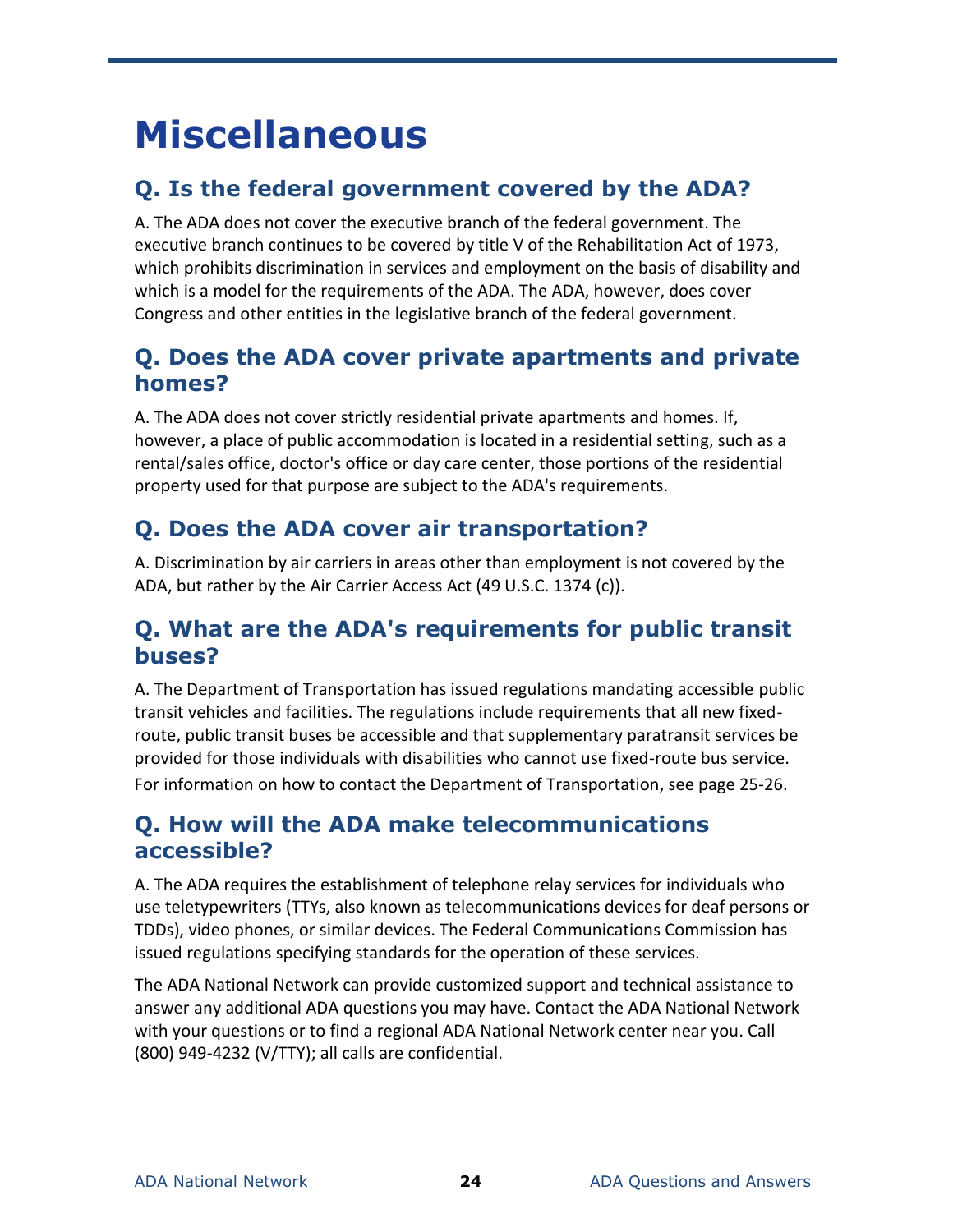## <span id="page-28-0"></span>**Telephone Numbers for ADA Information**

This list contains the telephone numbers and Internet addresses of federal agencies and other organizations that provide information about the Americans with Disabilities Act and informal guidance in understanding and complying with the ADA.

| ADA Information Line at U.S. Department<br>of Justice          | 800-514-0301 (voice)                                        |
|----------------------------------------------------------------|-------------------------------------------------------------|
|                                                                | 800-514-0383 (TTY)                                          |
|                                                                | www.ada.gov                                                 |
| <b>Federal Communications Commission</b>                       | 888-225-5322 (voice)                                        |
|                                                                | 888-835-5322 (TTY)                                          |
|                                                                | www.fcc.gov/cgb/dro                                         |
| U.S. Access Board                                              | 800-872-2253 (voice)                                        |
|                                                                | 800-993-2822 (TTY)                                          |
|                                                                | www.access-board.gov                                        |
| U.S. Department of Education                                   | 800-421-3481                                                |
| <b>Office for Civil Rights</b>                                 | 877-521-2172 (TTY)                                          |
|                                                                | http://www2.ed.gov/about/offices/list/ocr<br>/index.html    |
| U.S. Department of Transportation ADA<br>Assistance Line       | 888-446-4511 (voice)                                        |
|                                                                | TTY: use relay service                                      |
|                                                                | www.fta.dot.gov/ada                                         |
| U.S. Department of Transportation Project<br>Action            | 800-659-6428 (voice)                                        |
|                                                                | TTY: use relay service                                      |
|                                                                | www.projectaction.easterseals.com                           |
| U.S. Equal Employment Opportunity<br>Commission                | For publications: 800-669-3362 (voice),                     |
|                                                                | 800-800-3302 (TTY)                                          |
|                                                                | For questions: 800-669-4000 (voice), 800-<br>669-6820 (TTY) |
|                                                                | www.eeoc.gov                                                |
| U.S. Department of Labor's Job<br><b>Accommodation Network</b> | 800-526-7234 (voice)                                        |
|                                                                | 877-781-9403 (TTY)                                          |
|                                                                | www.askjan.org                                              |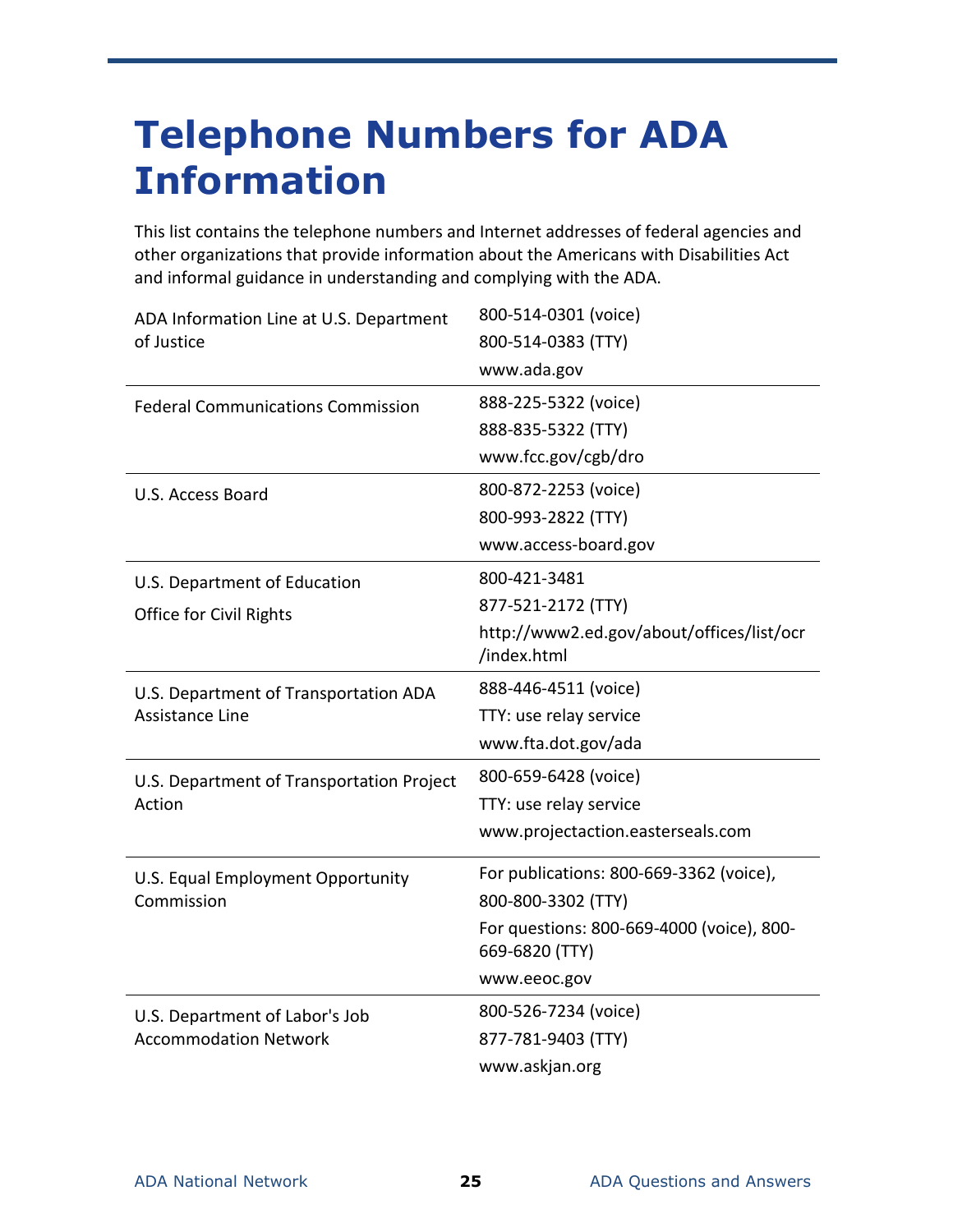## <span id="page-29-0"></span>**Addresses for ADA Information**

Architectural and Transportation Barriers Compliance Board 1331 F Street, NW Suite 1000 Washington, DC 20004-1111

Federal Communications Commission 445 12th Street, SW Washington, DC 20554

U.S. Department of Education Office for Civil Rights Lyndon Baines Johnson Department of Education Bldg 400 Maryland Avenue, SW Washington, DC 20202-1100

U.S. Department of Justice Civil Rights Division 950 Pennsylvania Avenue, NW Disability Rights Section - NYAV Washington, DC 20530

U.S. Department of Transportation Federal Transit Administration 400 Seventh Street, SW Washington, DC 20590-0001

U.S. Equal Employment Opportunity Commission 131 M Street, NE Washington, DC 20507

This document is available in the following accessible formats:

- **Braille**
- Large print
- Audio cassette
- Electronic file on computer disk.

To request an accessible format, call the ADA National Network at 800-949-4232 (V/TTY).